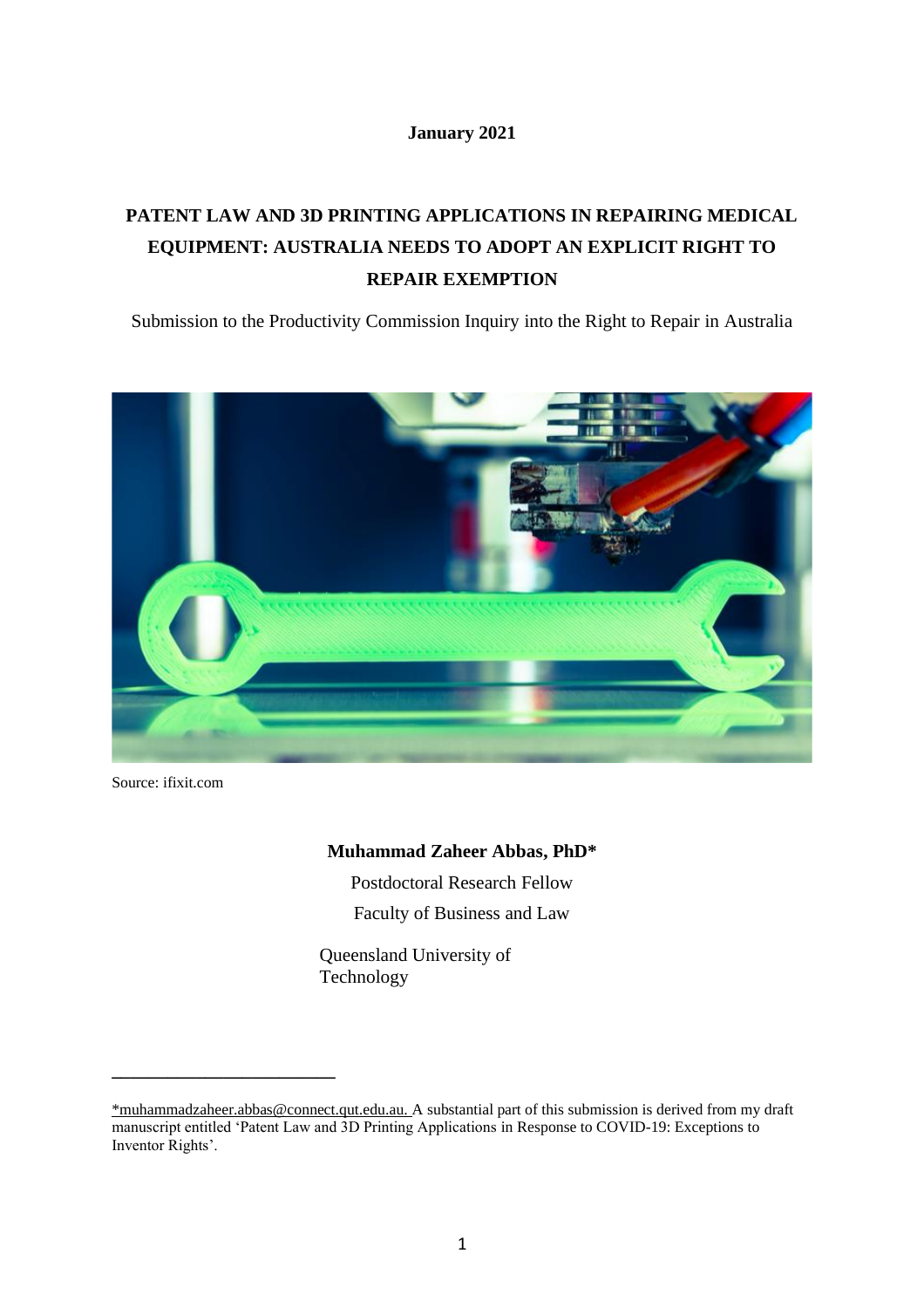### **Executive Summary**

3D printing technology offers promise in relation to much-needed health technologies associated with COVID-19. Additive manufacturing, which allows the rapid conversion of information from digital 3D models into physical objects, is uniquely well-positioned to address the shortage of critical medical devices by enabling the fabrication and repair of medical devices in a timely and cost-effective manner. This submission examines the issue of patent rights being at odds with access to critical 3D printable health technologies during COVID-19 crisis. It undertakes an in-depth analysis of the right to repair and calls for a clearer recognition of the right to repair exemption in Australia. It is important to achieve a balance between the corporate interests of manufacturers and the societal urge for a rapid response to shortages of medical equipment. This submission contributes to the debate over patent law and the scope of 3D printing in response to the current health crisis. This submission will help Australian policymakers by outlining key legislative and policy measures for the adoption and implementation of the right to repair in Australia.

This submission has a three-part structure including the introduction and the conclusion. Part II undertakes an in-depth analysis of the right to repair defence in patent law. It emphasises that the right to repair is not merely a legal concept but is a matter of life or death when it comes to fixing critical medical devices in a health emergency. It considers several issues adversely impacting the Australian repair market and calls for a clearer recognition of the right to repair exemption in Australia. It also highlights the role of 3D printing technology as an enabler of quick and cost-effective repair work. Part III concludes that thinking narrowly about the rights of manufacturers should not be an option during a health emergency like COVID-19. The Productivity Commission should be mindful of the critical need to adopt a more holistic approach which considers the right to repair defence in the light of real-world implications of strictly enforcing the exclusive rights of manufacturers.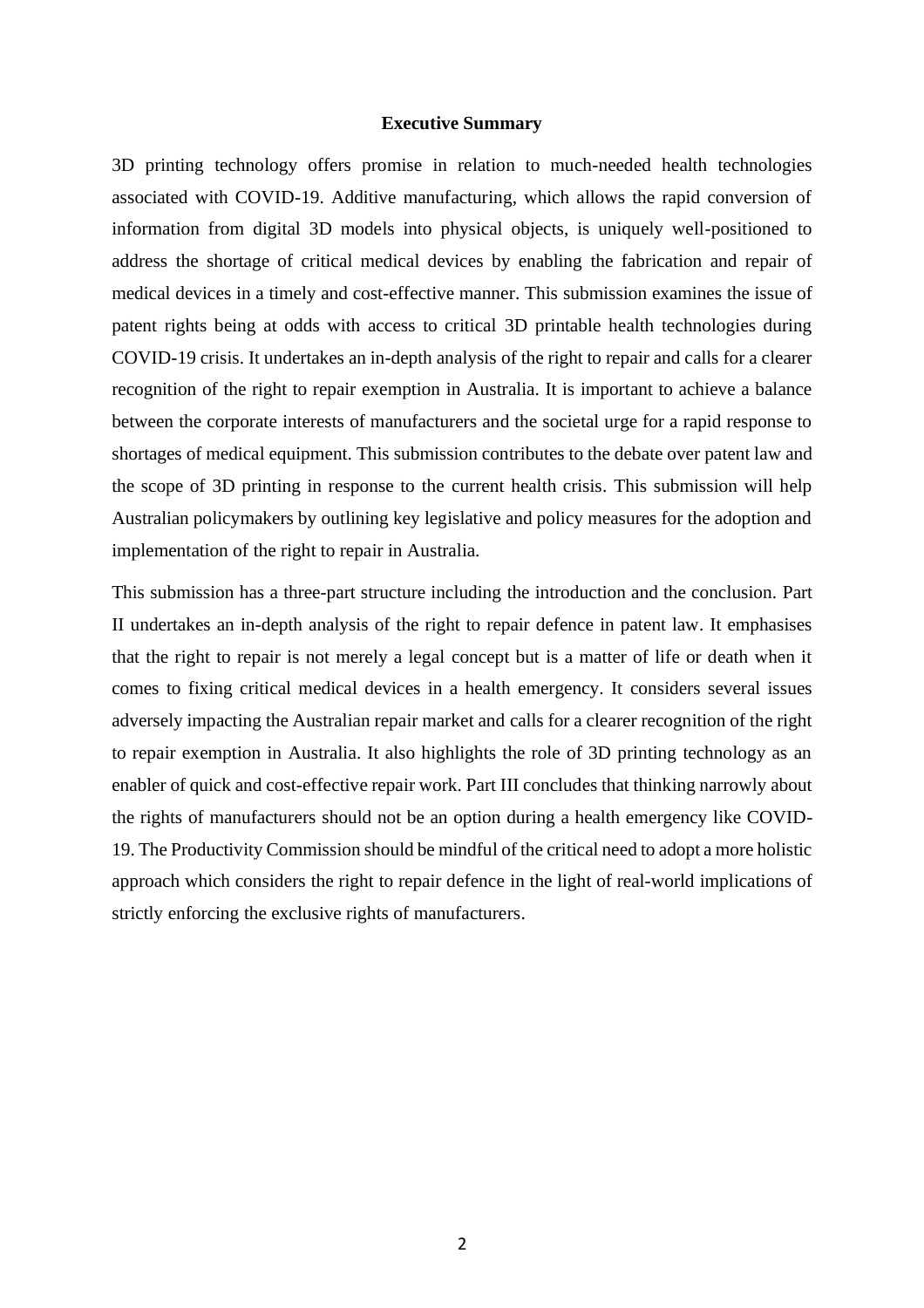# **Recommendations**

- 1. To safeguard the public interest, Australia needs to legislate a more robust and explicit right to repair. 3D printing of replacement parts of medical devices should be specifically allowed in a health emergency.
- 2. Manufacturers tend to design and seal products in such a way that prevents attempts of an independent consumer or professional repair. To keep control of the aftermarket repair corporations embed such software programs in products which punitively kick in when an independent repair is detected.<sup>1</sup> There is a need for regulatory intervention to reverse this trend which clearly conflicts with the public interest and consumer welfare.
- 3. The right to repair should be legislated as manufacturers' positive obligation to assist consumers in lawfully repairing and servicing the purchased objects. Information sharing should not be voluntary or optional. The Australian Government needs to make it mandatory for manufacturers to have viable systems in place to provide consumers and independent repairers with hassle-free and unrestricted access to diagnostic tools, repair manuals and repair information.
- 4. The High Court of Australia finally endorsed the doctrine of exhaustion in 2020. Australia's current position is still not clear on whether the doctrine of exhaustion applies on a national or international basis. The WTO TRIPS Agreement left exhaustion of rights to the discretion of its Member States. Australia needs to make full use of this flexibility to provide greater certainty by clearly adopting an international exhaustion regime that favours consumers.
- 5. The Australian Government needs to make administrative arrangements at the national level, through a specialized branch of the Australian Competition and Consumer Commission (ACCC), for enforcement of the right to repair. The ACCC needs to be authorized to impose penalties if manufacturers fail to discharge their positive obligations in relation to providing access to diagnostic tools and repair information.
- 6. To counter corporations' deceptive policies and false/ misleading representations, which potentially lead to the misbelief that consumers are required under

<sup>1</sup> Repair Design, 'Does Australia Need The 'Right to Repair'? '(2019) *Repair Design* [<https://repair.design/2019/09/25/does-australia-need-the-right-to-repair/>](https://repair.design/2019/09/25/does-australia-need-the-right-to-repair/). See more a very relevant video clip 'IDIOTS' [<https://www.youtube.com/watch?v=NCwBkNgPZFQ>](https://www.youtube.com/watch?v=NCwBkNgPZFQ).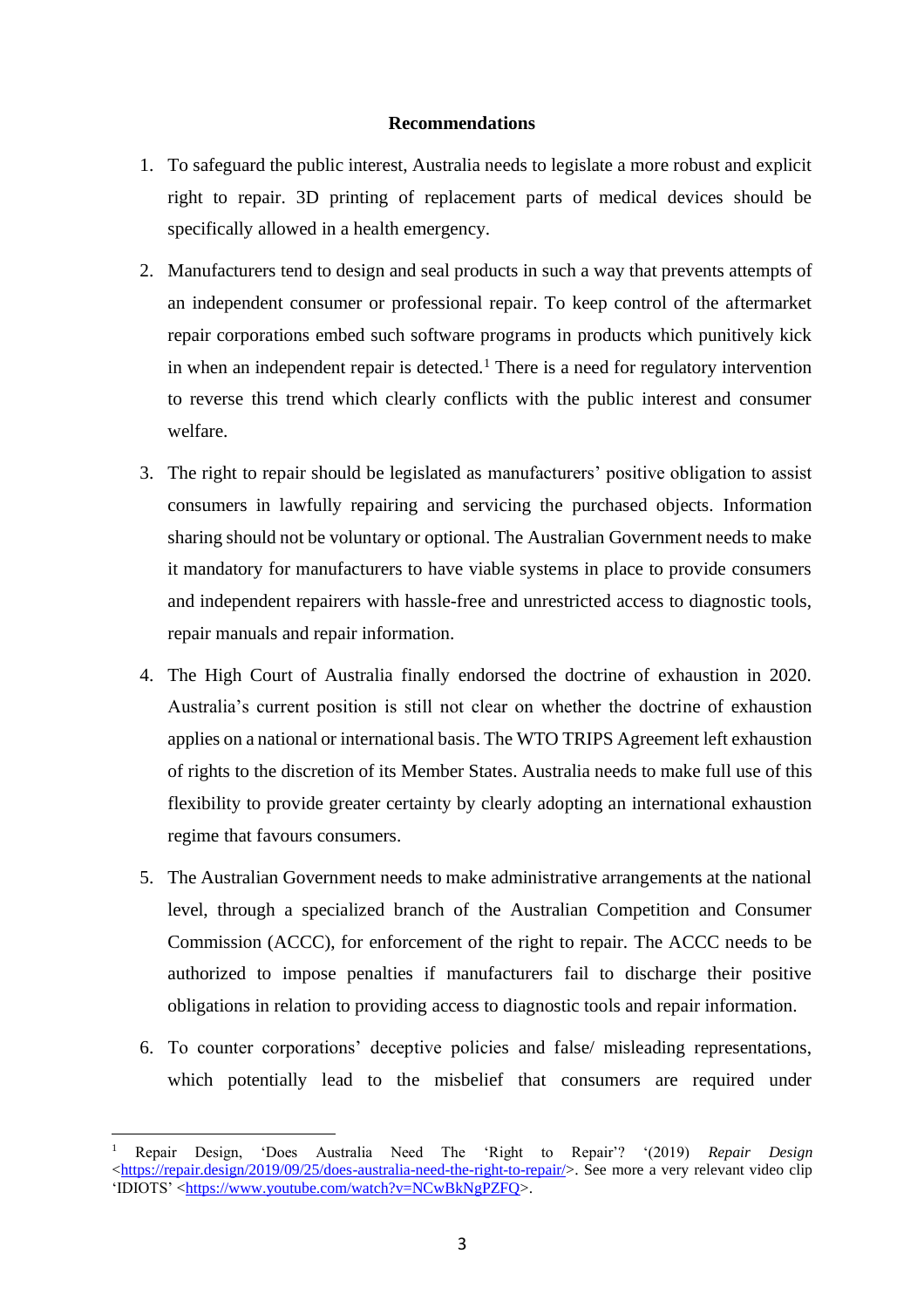manufacturer's warranty not to use third-party repairers, the ACCC needs to make concerted efforts to assist consumers better understand their rights.

- 7. Considering the significance of repair work in achieving strong economic, social and environmental outcomes, the Australian Government needs to take measures for the national level proliferation of Repair Cafes. These fixing hubs across the country will not only facilitate the cheaper and convenient availability of repair-oriented services but also create employment opportunities for skilled repairers.
- 8. To ensure consumer protection, the Australian Government needs to adopt a consistent approach for certification and/ or licensing of repairers in order to meet the minimum standards of professional repair work. The requirements and qualifications for each class of licensing should be prescribed. TAFEs and other relevant technical education institutions should be recommended designing training programs accordingly to prepare human resource capital for a competitive repair industry in Australia.

#### **Biography**

Dr. Muhammad Zaheer Abbas, Associate Fellow of the Higher Education Academy UK, is a Postdoctoral Research Fellow at Faculty of Business and Law, Queensland University of Technology (QUT), Brisbane, Australia. In this role, he is working with Professor Matthew Rimmer on his Australian Research Council Discovery Project 'Inventing the Future: Intellectual Property and 3D Printing' (Project ID: DP170100758). In March 2020, he completed PhD in Law at QUT as a recipient of QUT Postgraduate Research Award. Previously, he studied Law at International Islamic University (IIU), Islamabad, Pakistan, and obtained LLB (Hons) with distinction in 2010. He also obtained LLM in International Law, with distinction, from the same university in 2012. He served as a Lecturer in Law at Faculty of Law, IIU, and has nearly 10 years of teaching and/ or research experience. He also served as Associate Editor of *'Islamabad Law Review'*, a peer reviewed open access research journal of IIU. He has published 20 peer-reviewed research papers, mostly related to intellectual property protection and the public interest. He has also presented 24 conference papers on related topics.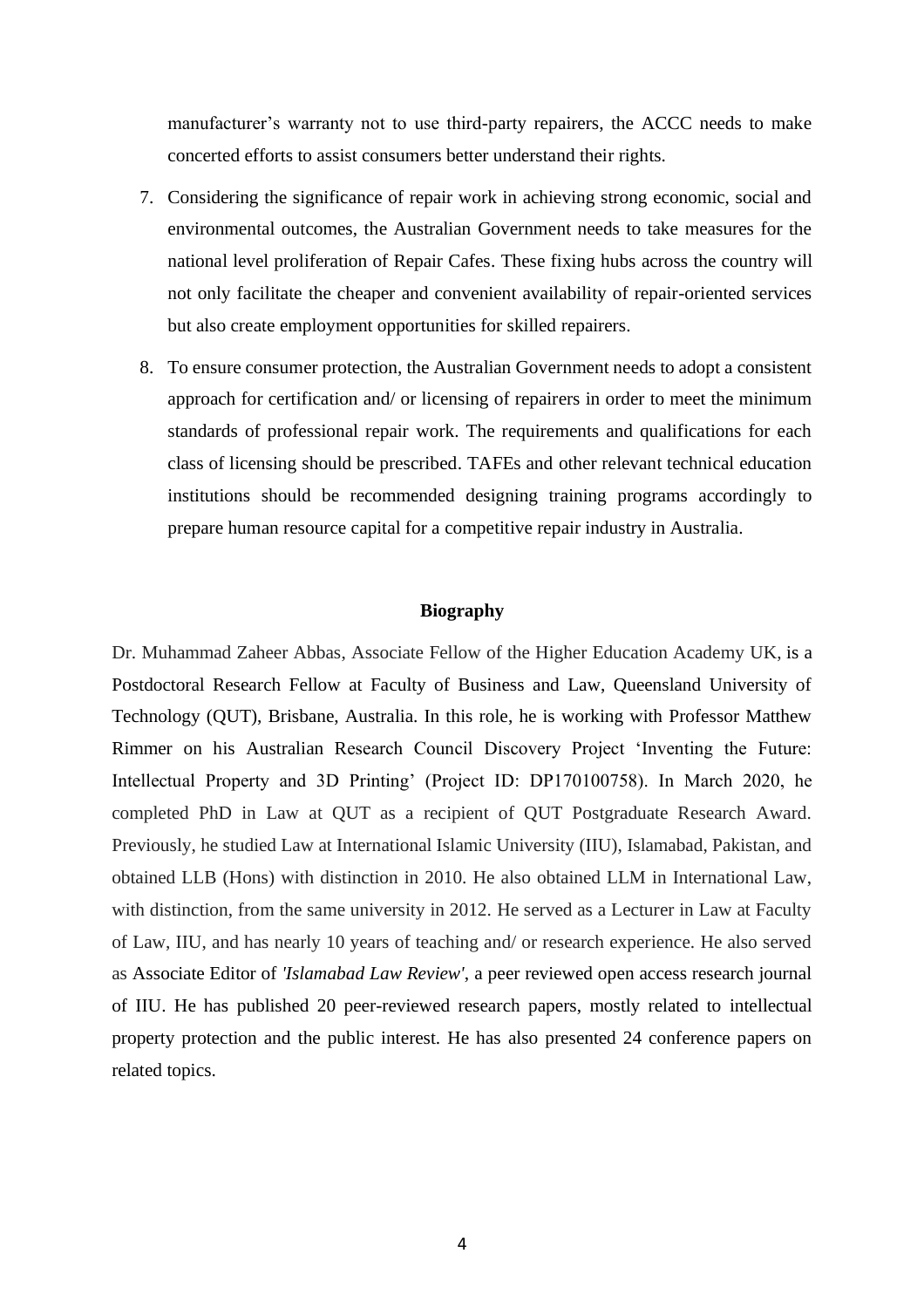# **PATENT LAW AND 3D PRINTING APPLICATIONS IN REPAIRING MEDICAL EQUIPMENT: AUSTRALIA NEEDS TO ADOPT AN EXPLICIT RIGHT TO REPAIR EXEMPTION**

# **Muhammad Zaheer Abbas, PhD**

#### **I. INTRODUCTION**

The COVID-19 crisis exposed vulnerabilities of traditional supply chains and put global healthcare systems under critical strain. Hospitals and caregivers across the globe were pushed to the brink as there was a significant shortage of materials for medical personnel as well as for patients and regular people.<sup>2</sup> This high demand exposed the fragility of traditional supply chains as the ramp rate of production further slowed down in COVID-19 emergency because of lockdowns, quarantines, and transport restrictions. <sup>3</sup> The stockpiles proved insufficient even in the most resourceful countries.<sup>4</sup>

Overwhelmed with COVID-19 patients, hospitals and medical centres had to seek alternative sources of critically needed medical supplies. 3D printing technology rose to the occasion as a saviour technology and proved its worth in delivering critical components in a timely fashion under extraordinary time-pressure.<sup>5</sup> The terms 3D printing or additive manufacturing denote 'any process of creating a physical object through the continual addition of layers of material – in contrast with conventional manufacturing processes in which physical shapes emerge either by removing material, as in machining, or changing the shape of a set volume of material'.<sup>6</sup> Each of these successive layers of raw material 'can be seen as a thinly sliced horizontal cross-section of the eventual object'.<sup>7</sup> Unlike any other manufacturing technology, this advanced fabrication method manufactures three-dimensional tangible products from a

<sup>2</sup> Dina Amin et al., '3D Printing of Face Shields During COVID-19 Pandemic: A Technical Note' (2020) *Journal of Oral and Maxillofacial Surgery* 1. See more Mostapha Tarfaoui et al., 'Additive manufacturing in fighting against novel coronavirus COVID-19' (2020) 110(11) *The International Journal of Advanced Manufacturing Technology* 2915; John Cote et al., 'COVID-19 and a novel initiative to improve safety by 3D printing personal protective equipment parts from computed tomography' (2020) 6 (20) *BMC* 1.

<sup>&</sup>lt;sup>3</sup> To curb the spread of COVID-19, more than 7 million flights have been cancelled worldwide. Even several cargo flights were cancelled which adversely impacted the delivery of much-needed medical equipment. See Aamer Nazir et al., 'The rise of 3D Printing entangled with smart computer aided design during COVID-19 era' (2020) *Journal of Manufacturing Systems* 1.

<sup>4</sup> Joshua M. Pearce, 'Distributed Manufacturing of Open Source Medical Hardware for Pandemics' (2020) 4(2) *Journal of Manufacturing and Materials Processing*, 1.

<sup>5</sup> Bankole I. Oladapo et al., 'Review on 3D printing: Fight against COVID-19' (2020) *Materials chemistry and physics,* 5.

<sup>6</sup> Klaus Schwab and Nicholas Davis, *Shaping the Fourth Industrial Revolution* (World Economic Forum, 2018) 142-143.

<sup>7</sup> Laxitha Mundhra and CIOL Bengaluru, 'From Face Shields to Ventilators and Nasal Swabs, 3D Printing is changing the Medical Scenario' (2020) *Athena Information Solutions Pvt. Ltd*, 1.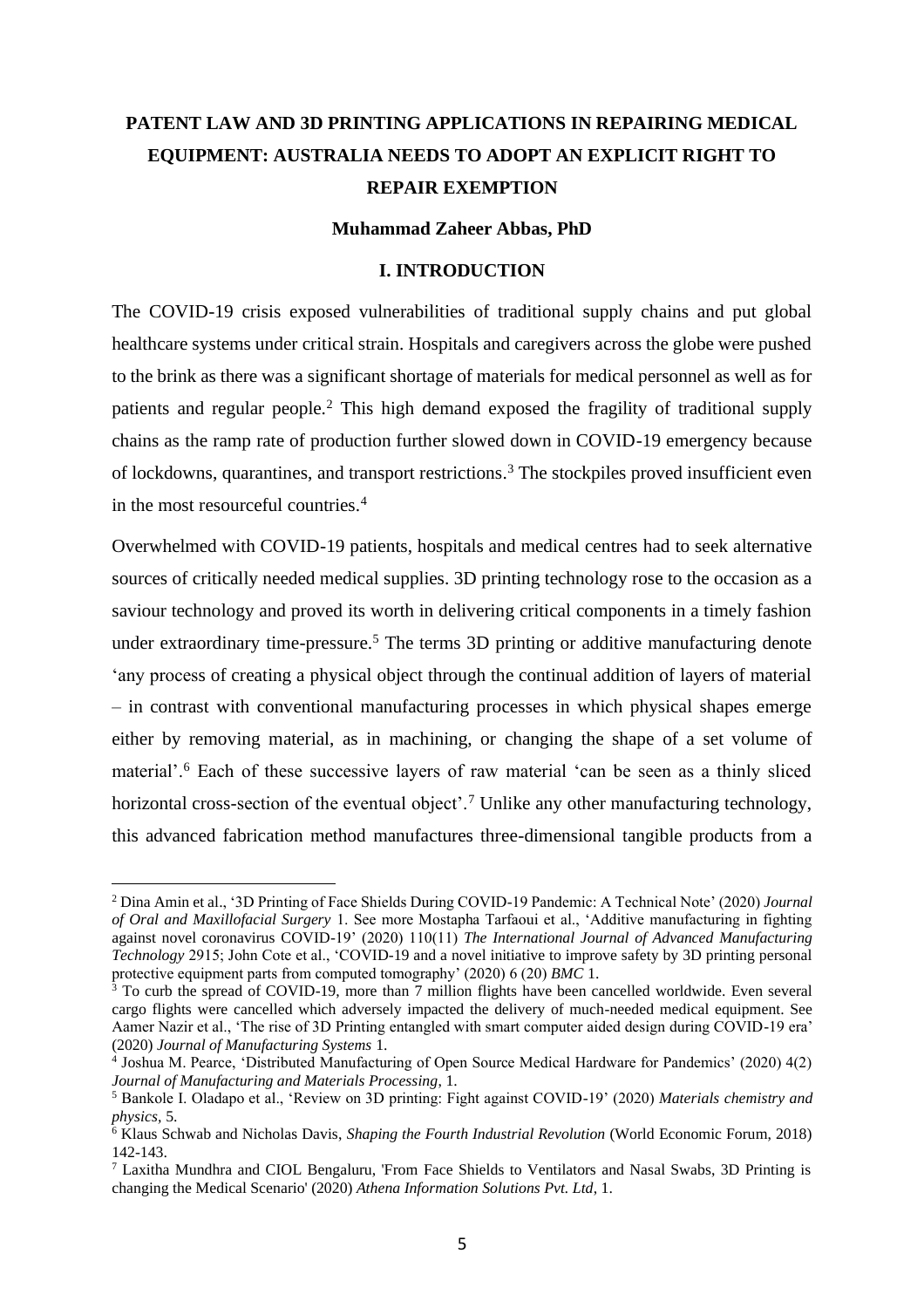pre-designed computer-driven two-dimensional blueprint or digital model, called a Computer-Aided Design (CAD) file, of the required shape.<sup>8</sup> This unique manufacturing method suits time-sensitive innovation, manufacturing, and repair as it does away with the time-consuming and costly tooling and machining requirements.

Although 3D printing technology is well-positioned to fabricate and repair critical medical equipment in the COVID-19 health emergency, its key role can be potentially constrained by patent exclusive rights. The implications of patent law for access to 3D printable medical devices are not merely a theoretical or hypothetical issue. In March 2020, a case of potential patent litigation in Italy made worldwide headlines. Because of the COVID-19 health emergency, the stock of venturi valves at a local hospital in northern Italy was diminishing.<sup>9</sup> A venturi valve is one of the key components of a ventilator, which is required to connect the patient's face mask to breathing machines to deliver oxygen at a variable concentration.<sup>10</sup> Given the unprecedented demand for ventilators to treat COVID-19 patients, the stocks started to dwindle quickly.<sup>11</sup> The right-holder manufacturing company could not supply valves because of limited manufacturing capacity coupled with supply-chain disruptions. The hospital quickly found itself in a crisis as the right-holder refused its cooperation to scale up production and decided to withhold the design data and blueprints in order to inhibit price-reducing competition.<sup>12</sup>

To combat shortages, Massimo Temporelli, founder of Fablab Milano, called 3D makers to the rescue with the help of the local press.<sup>13</sup> In response to this call, Cristian Fracassi – CEO of the 3D printing start-up Isinnova - and his colleague Alessandro Romaioli successfully reverseengineered the ventilator valve.<sup>14</sup> Within 3 hours of studying the valve, they were able to create

<sup>8</sup> S.K. Bhatia and K.W. Ramadurai, *3D Printing and Bio-Based Materials in Global Health* (Springer Briefs in Materials, 2017) 24. See more Shardha Rajam and Adya Jha, '3D Printing - An Analysis of Liabilities and Potential Benefits within the Indian Legal Framework' (2018) 11 *NUJS Law Review* 362.

<sup>9</sup> Dana Mahr, and Sascha Dickel, 'Rethinking intellectual property rights and commons-based peer production in times of crisis: The case of COVID-19 and 3D printed medical devices' (2020) 15(9) *Journal of Intellectual Property Law & Practice* 711.

<sup>&</sup>lt;sup>10</sup> Aamer Nazir et al., 'The rise of 3D Printing entangled with smart computer aided design during COVID-19 era' (2020) *Journal of Manufacturing Systems* 8.

 $11$  Ibid.

<sup>12</sup> Dana Mahr, and Sascha Dickel, 'Rethinking intellectual property rights and commons-based peer production in times of crisis: The case of COVID-19 and 3D printed medical devices' (2020) 15(9) *Journal of Intellectual Property Law & Practice* 711.

 $13$  Ibid.

<sup>&</sup>lt;sup>14</sup> Aamer Nazir et al., 'The rise of 3D Printing entangled with smart computer aided design during COVID-19 era' (2020) *Journal of Manufacturing Systems* 4.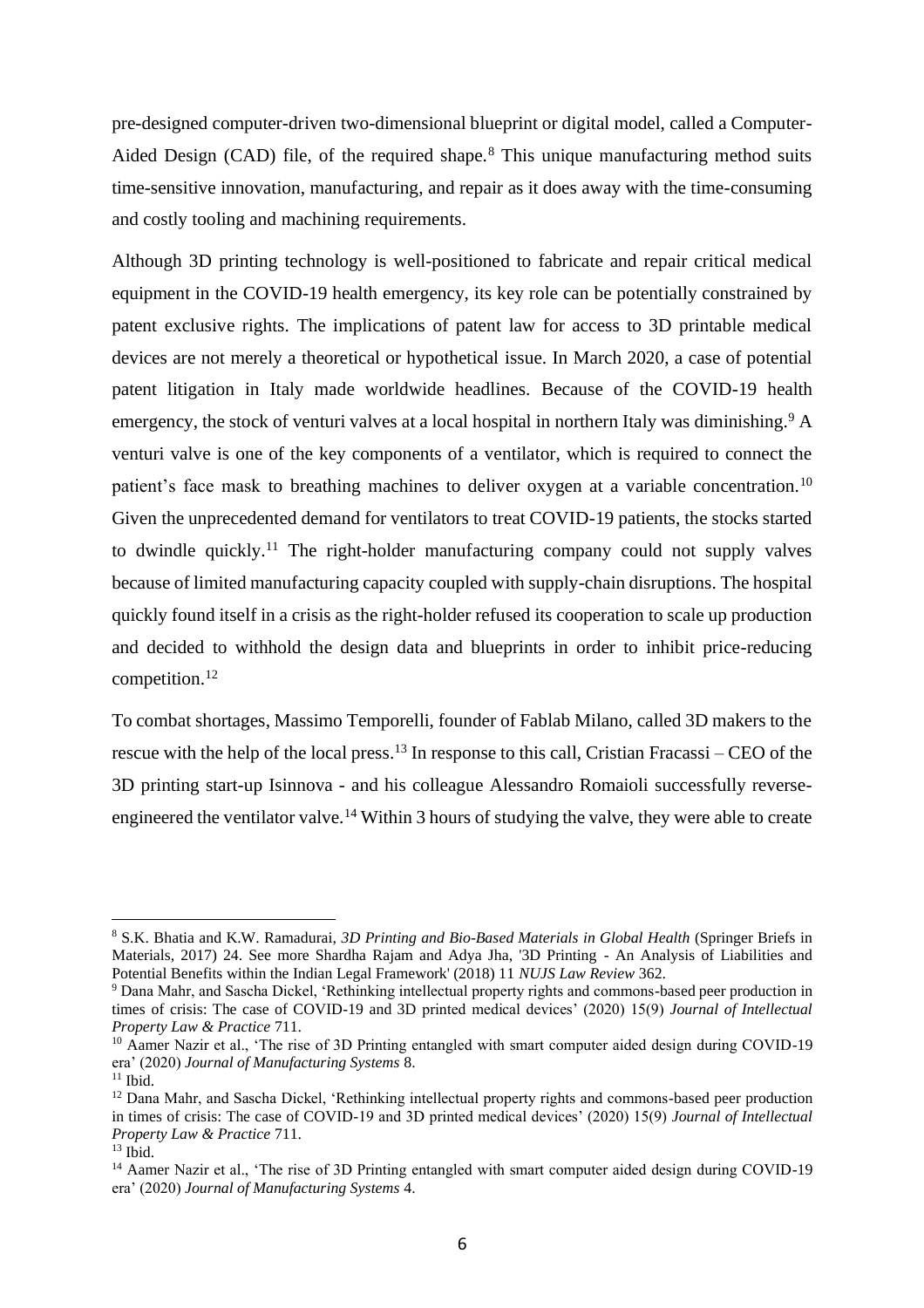a valve prototype.<sup>15</sup> The duo used a desktop 3D printer to fabricate these replacement valves.<sup>16</sup> In less than 24 hours, they were able to supply valves for more than 100 ventilators to a local hospital of the town Chiari in the Province of Brescia.<sup>17</sup> These 3D printed valves were dramatically cheaper as compared to the original valves manufactured by the right-holder.<sup>18</sup> Patent rights provide the best explanation for the price difference.

Before proceeding with reverse-engineering, the Italian duo had requested Intersurgical, the right-holder manufacturing company, to release design files but the company refused to share the file stating that the file is company's property.<sup>19</sup> According to media reports, the rightholder purportedly threatened to sue the duo for patent infringement as they had designed and fabricated the valve without prior permission from the patent holder.<sup>20</sup> Managing Director Intersurgical stated that the company had no intention of making a threat.<sup>21</sup> Although it is not clear what happened next, this widely publicized incident sparked serious concerns for 3D Maker communities making goodwill voluntary contributions to address shortages of critical medical equipment. The purpose of voluntarily redesigning and 3D printing these venturi valves was clearly to save lives by bolstering local supplies, and not to make money. Not only 3D makers of potentially infringing medical devices but also hospitals and medical relief organizations requesting and using such devices risk getting caught up in patent infringement lawsuits.

Possibly, because of the threat of potential legal action, the Italian duo did not publicly share the digital design file.<sup>22</sup> However, Filip Kober, a GrabCAD user, designed a digital venturi valve model and made it publicly available on the internet.<sup>23</sup> Moreover, to assist the health

<sup>15</sup> Bankole I. Oladapo et al., 'Review on 3D printing: Fight against COVID-19' (2020) *Materials chemistry and physics* 5.

<sup>16</sup> Rance Tino et al., 'COVID-19 and the Role of 3D Printing in Medicine' (2020) 6(1) *3D Printing in Medicine* 1.

<sup>&</sup>lt;sup>17</sup> Jorge L Contreras, 'Research and Repair: Expanding Exceptions to Patent Infringement in Response to a Pandemic' (2020) 7(1) *Journal of Law and the Biosciences* 1.5.

<sup>18</sup> Rosa Ballardini et al., '3D Printing: How an Emerging Technology May Help Fight a Pandemic' (2020) *IPR Info-IPR University Center, [<https://iprinfo.fi/artikkeli/3d-printing-how-an-emerging-technology-may-help](https://iprinfo.fi/artikkeli/3d-printing-how-an-emerging-technology-may-help-fight-a-pandemic/)*[fight-a-pandemic/>](https://iprinfo.fi/artikkeli/3d-printing-how-an-emerging-technology-may-help-fight-a-pandemic/). The accuracy of the reported \$10,000 cost of original valves is not well-established. See Jay Peters, 'Volunteers produce 3D-printed valves for life-saving coronavirus treatments' (2020) *The Verge,*  <*<https://www.theverge.com/2020/3/17/21184308/coronavirus-italy-medical-3d-print-valves-treatments>*>.  $19$  Ibid.

<sup>20</sup> Lucas Osborn, '3D Printing as Indirect Patent Infringement Amid COVID-19' (2020) *Law 360* [<https://www.law360.com/articles/1255547/3d-printing-as-indirect-patent-infringement-amid-covid-19>](https://www.law360.com/articles/1255547/3d-printing-as-indirect-patent-infringement-amid-covid-19).

<sup>21</sup> Jay Peters, 'Volunteers produce 3D-printed valves for life-saving coronavirus treatments' (2020) *The Verge,*  <*[https://www.theverge.com/2020/3/17/21184308/coronavirus-italy-medical-3d-print-valves-treatments>](https://www.theverge.com/2020/3/17/21184308/coronavirus-italy-medical-3d-print-valves-treatments).*

<sup>&</sup>lt;sup>22</sup> Aamer Nazir et al., 'The rise of 3D Printing entangled with smart computer aided design during COVID-19 era' (2020) *Journal of Manufacturing Systems* 8.

 $^{23}$  Ibid.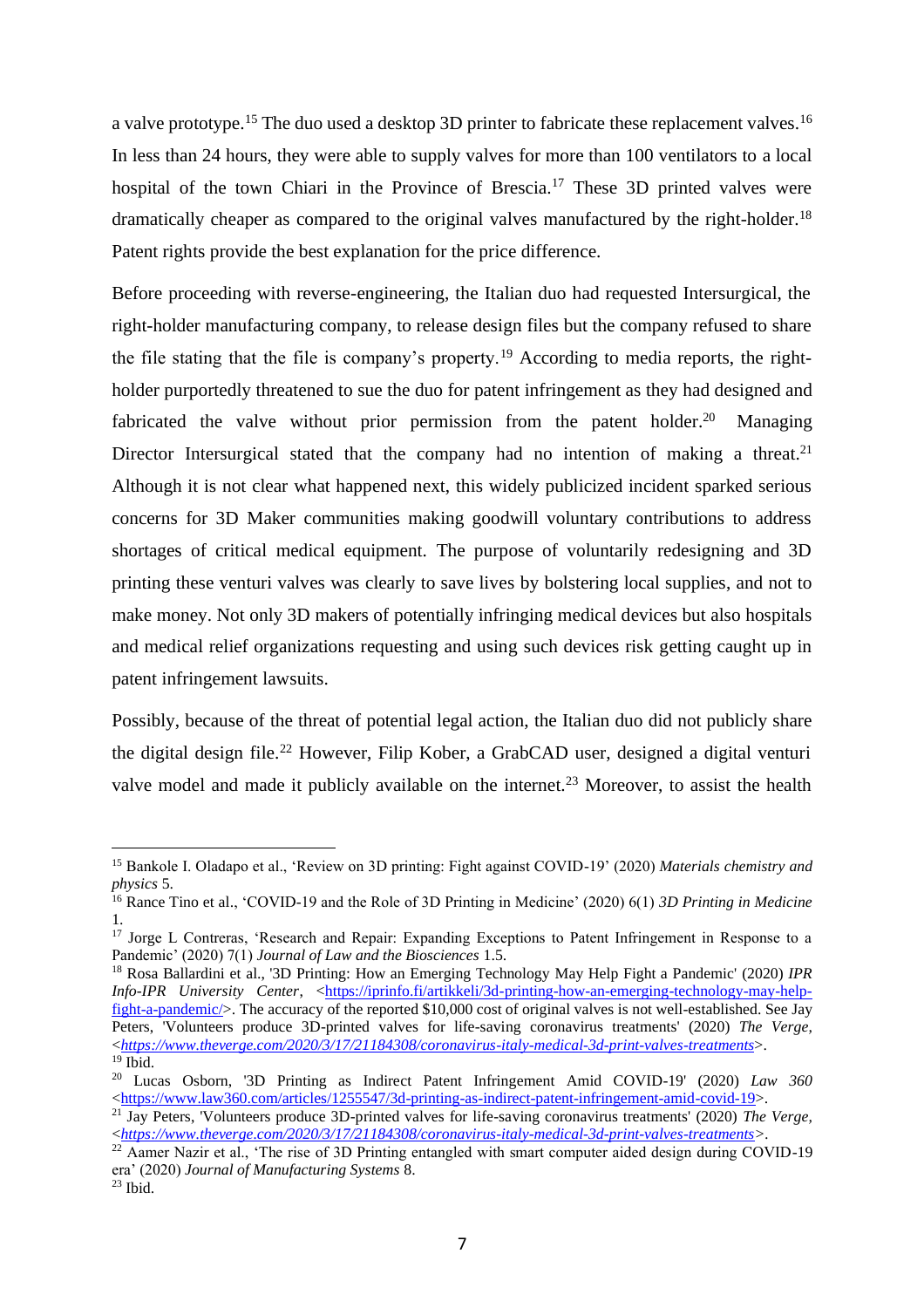sector with quick and affordable ventilator repair, iFixit.com has been building a collection of resources and repair information.<sup>24</sup> These developments highlight the increasing importance of repair in responding to the COVID-19 health emergency. This submission is timely because the risk of being exposed to legal action is a present and future concern for consumers who engage in repairing activities.

There can be two broad types of patent protection claims in respect to 3D printing. First, patent protection of the 3D printing technologies themselves can be asserted. Second, there may be patent protection claims related to objects that are fabricated by using 3D printing technologies. The discussion in this submission, in the context of 3D printing applications in response to the COVID-19 health crisis, is confined to the second issue only. Patent protection potentially conflicts with reverse-engineering and 3D printing of medical parts, if such activities are carried out without the right holder's consent.

Most of the modern medical equipment is protected under patents as medical equipment industry relies on a closed innovation model and grants relatively higher importance to patents.<sup>25</sup> Patents are private exclusive rights which allow patent holders to control whether or not, and on what terms, the protected items can be used by third parties. In the case of an emergency, when there is a sudden surge in demand, patent exclusive rights and restrictive licensing practices pose a serious barrier in development and diffusion of the urgently needed medical devices. The demand outstrips the supply if patent owners or their authorized suppliers do not meet the extraordinary demand because of their limited manufacturing and delivery capabilities.<sup>26</sup> Right-holder companies, despite their limitations to scale-up production and supply, tend to aggressively protect their patent exclusive rights. Exclusive controls on manufacturing and distribution can lead to chaos as any reserves deplete rapidly in a crisis and it is extremely difficult to secure enough new supplies. People die because of lack of access to critical medical equipment.<sup>27</sup>

<sup>&</sup>lt;sup>24</sup> Anthony D Rosborough, 'Unscrewing the Future : The Right to Repair and the Circumvention of Software TPMs in the EU' (2020) 11 26. *JIPITEC* 26 para 1, 31.

<sup>25</sup> Michele Boldrin and David K. Levine, *Against Intellectual Monopoly* (Cambridge University Press, 2008) 62- 63. See more Ugo Pagano, 'The Crisis of Intellectual Monopoly Capitalism' (2014) 38(6) *Cambridge Journal of Economics* 1409-1429.

<sup>&</sup>lt;sup>26</sup> According to WHO prediction, to protect themselves and others from COVID-19, frontline healthcare workers around the world need an estimated 89 million masks, 76 million gloves, 30 million gowns, 1.59 million goggles, and 2.9 million liters of hand sanitizers every month. See World Health Organization, 'Disease Outbreak News' (2020) [<https://www.who.int/csr/don/en/>](https://www.who.int/csr/don/en/). See more Mostapha Tarfaoui et al., '3D Printing to Support the Shortage in Personal Protective Equipment Caused by COVID-19 Pandemic' (2020) 13(15) *Materials* 3.

<sup>&</sup>lt;sup>27</sup> Soufiane Belhouideg, 'Impact of 3D Printed Medical Equipment on the Management of the Covid19 Pandemic' (April) 1014.1015.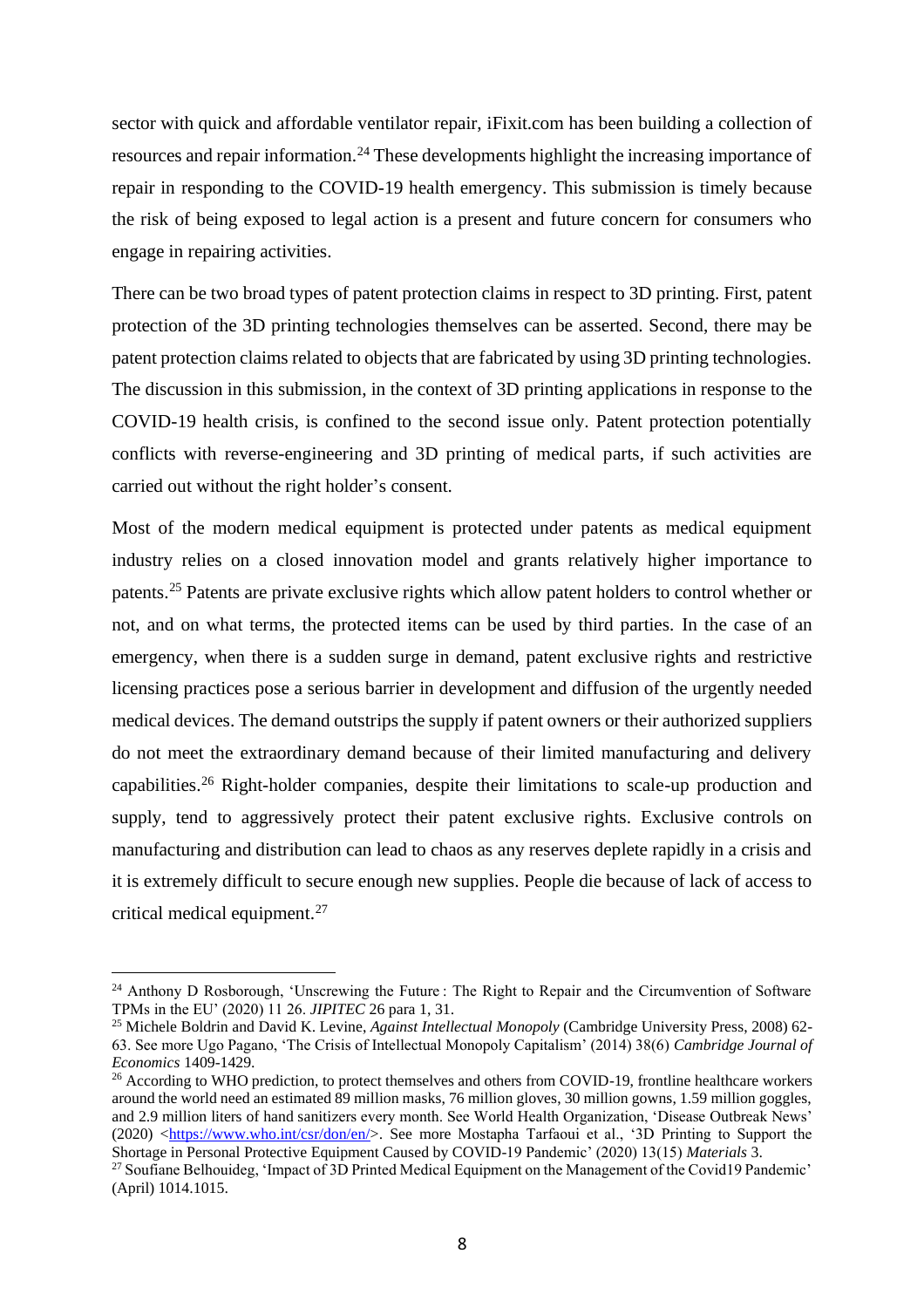Patents and other forms of protection pose a serious barrier to universal and affordable access to medical products. There are certain exemptions and limitations to the patent holder's exclusive rights. Exceptions to patent rights create safe harbors for users to use a protected product in ways that are otherwise considered an infringement of patentee's exclusive rights.<sup>28</sup> The right to repair is one of the plausible defenses available to third parties who engage in repairing patent-protected medical devices without authorization of the right-holders. This submission undertakes an in-depth analysis of the right to repair defence and calls for a clearer recognition of the right to repair exemption in Australia.

# **II. RIGHT TO REPAIR EXCEPTION IN PATENT LAW**

The right to repair is a consumer's ability to repair faulty goods, or access repair services, at a competitive price.<sup>29</sup> From patent law perspective, the right to repair is seen as a defence to otherwise infringing conduct. This defence or exception removes liability for patent infringement without requiring permission from the patent holder or the government and without entailing payment of compensation or royalty to the patent holder. This doctrine has been receiving renewed attention because of extra-ordinarily high demand for ventilators and other medical devices in the wake of the COVID-19 health emergency. It is very timely to consider how patent law interacts with repairs.

The notion of the right to repair is not a well-defined free-standing concept in patent law.<sup>30</sup> This lack of clarity is highly problematic, especially in a health emergency like COVID-19. There is no clearly defined standard or test to assess whether or not a repairer of a patented product engaged in infringing conduct. The broad test is that the repairer's activities do not deprive the patentee of their exclusive rights. The right to make a patented article is one of the exclusive rights of the patentee.<sup>31</sup> In Lord Hoffmann's view, repairing and making are two mutually exclusive activities. Right to repair is 'a residual right, forming part of the right to do whatever does not amount to making the product'.<sup>32</sup> In this sense, the repair is not an exception but a permitted activity as it does not conflict with the exclusive patent rights.

<sup>28</sup> Standing Committee on the Law of Patents, *Exceptions And Limitations To Patent Rights: Private And/Or Non-Commercial Use*.

<sup>&</sup>lt;sup>29</sup> Equil, Productivity Commission Inquiry into Repair (2020) *Equil,* [<https://equil.com.au/2020/10/29/pc](https://equil.com.au/2020/10/29/pc-inquiry-into-repair/)[inquiry-into-repair/>](https://equil.com.au/2020/10/29/pc-inquiry-into-repair/).

<sup>&</sup>lt;sup>30</sup> The term 'Repair' is not used even once in the World Trade Organization Agreement on Trade-Related Aspects of Intellectual Property Rights (TRIPS).

<sup>31</sup> World Trade Organization, *Agreement on Trade-Related Aspects of Intellectual Property Rights (TRIPS Agreement)***,** Art. 28(1)(a).

<sup>32</sup> Brian Whitehead and Richard Kempner, 'Manufacture or repair?' (2011) 6(1) *Journal of Intellectual Property Law & Practice* 10.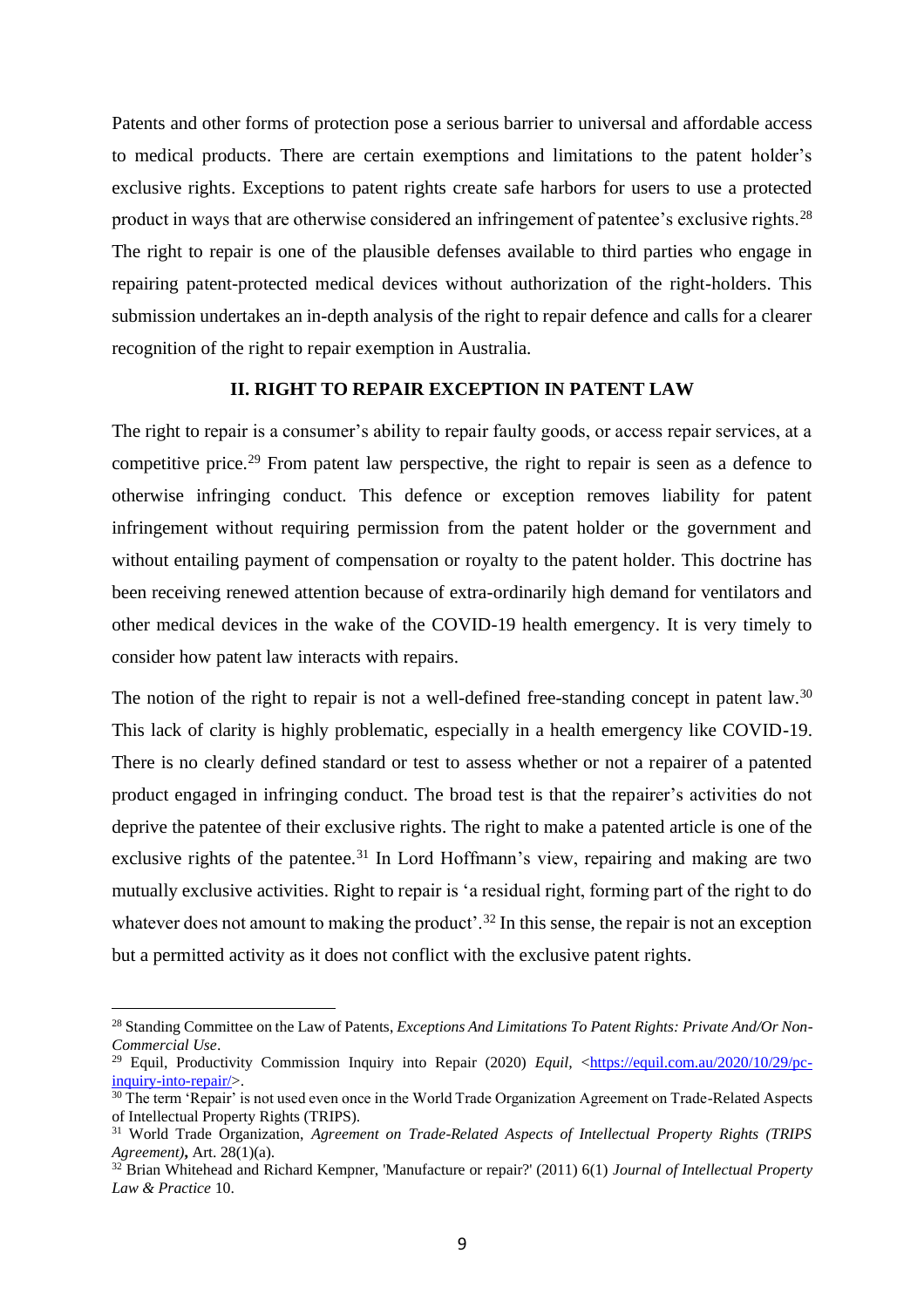## **Right to Repair in Australia**

In Australia, the repair does not have a glossy history. As noted by Tom Lee and others, 'We don't have universities or TAFEs offering degrees in repair, churning out increasingly large numbers of repairers. Repair exists in the shadow of design, in unfashionable, unofficial pockets'.<sup>33</sup> Although there are some notable repair initiatives like the Bower Reuse and Repair Centre in Sydney and the Victorian Repair Café, there is no specialized legislation on the right to repair.<sup>34</sup> The right to repair is not an established concept under the Australian patent laws. Schedule 1 of the Patents Act does not include the right to repair a patented product.<sup>35</sup> The Product Stewardship Act 2011 is another relevant national-level legislation which does not include the right to repair.<sup>36</sup> The Australian Consumer Law entitles consumers to a repair or a replacement if a product is faulty.<sup>37</sup> Manufacturers, however, try to control the aftermarket for repair by using different strategies, which can be in breach of the Australian Consumer Guarantees provided in the Australian Consumer Law.

Many consumers in Australia mistakenly believe that the manufacturer's warranty requires them to get their products fixed by an authorized repairer.<sup>38</sup> There is a common perception that authorized repair is mandatory under the manufacturer's warranty and independent repair would void the warranty.<sup>39</sup> Corporations tend to exploit this mistaken belief by further contributing direct and implied representations in their 'service manuals to the effect that authorized dealers must carry out services or repairs'. <sup>40</sup> In June 2018, Apple was fined \$9 million by the Federal Court when the Australian Competition and Consumer Commission (ACCC) won a legal claim against the leading Tech company. Apple unfairly penalised 257 customers by making their iPhones and iPads inoperable as they had downloaded software from an unauthorized third-party repairer. Apple made false or misleading representations to

<sup>&</sup>lt;sup>33</sup> Tom Lee et al., 'Design and repair must work together to undo our legacy of waste' (2019) The Conversation, https://theconversation.com/design-and-repair-must-work-together-to-undo-our-legacy-of-waste-119932

<sup>34</sup> Leanne Wiseman and Kanchana Kariyawasam, 'US and EU laws show Australia's Right to Repair moment is well overdue' (2020) *The Conversation* [<https://theconversation.com/us-and-eu-laws-show-australias-right-to](https://theconversation.com/us-and-eu-laws-show-australias-right-to-repair-moment-is-well-overdue-127323)[repair-moment-is-well-overdue-127323>](https://theconversation.com/us-and-eu-laws-show-australias-right-to-repair-moment-is-well-overdue-127323).

<sup>35</sup> *Patents Act 1990* (Australia), Schedule 1.

<sup>36</sup> *Product Stewardship Act 2011* (Australia) No. 76, 2011.

<sup>37</sup> *Competition and Consumer Act 2010* (Australia), s. 58.

<sup>&</sup>lt;sup>38</sup> While consumers in Australia are free to choose a repairer for the purchased products, a vast majority of them prefers to opt authorized repairers when the product is under warranty. See David Spicer 'Consumer experiences of buying, servicing and repairing new cars' (2017) *The Australian Competition and Consumer Commission,* 46.  $39$  Ibid, vi.

<sup>40</sup> New Car Retailing Industry A market study by the ACCC (2017) *Australian Competition and Consumer Commission,* 6.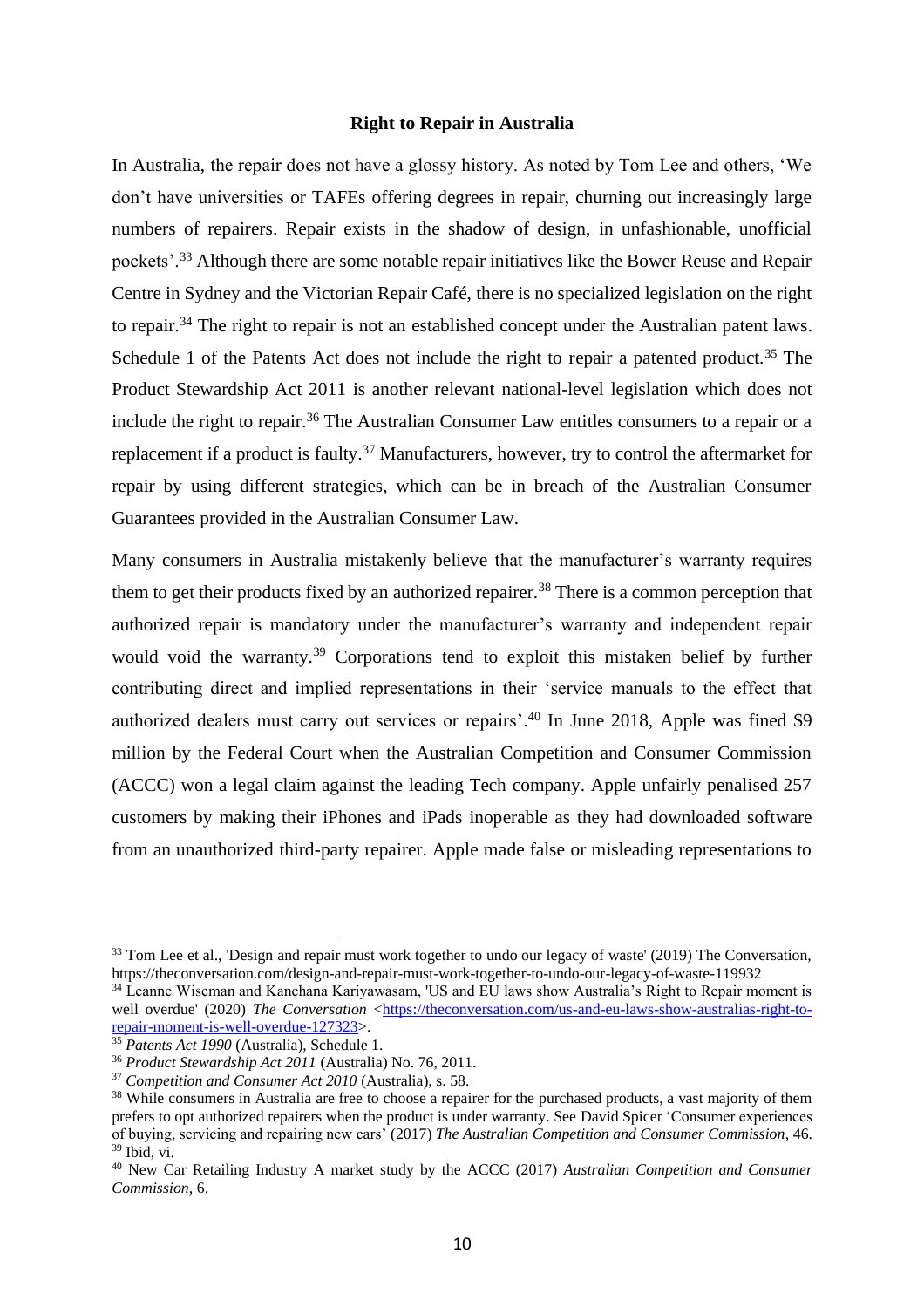customers that they were not entitled to a remedy for their faulty devices if they had used a third-party repairer.<sup>41</sup>

It is not clear what constitutes permissible repair in the Australian context. There is a lack of clarity regarding the distinction between infringing remanufacturing and permissible repair. Courts and tribunals evaluate subjectively what constitutes the right to repair in Australia. The Australian Taxation Office (ATO) shed light on the meaning of the word 'repairs'. According to the ATO ruling, the word repairs 'means the remedying or making good of defects in, damage to, or deterioration of, property to be repaired … and contemplates the continued existence of the property … A repair merely replaces a part of something or corrects something that is already there and has become worn out or dilapidated'.<sup>42</sup> The ATO, however, noted that 'a minor and incidental degree of improvement, addition or alteration may be done to property and still be a repair'.<sup>43</sup> In the absence of a bright-line test, courts and tribunals rely on subjective assessments of the repairer's particular activities in analyzing the difference between repair and reconstruction on a case-by-case basis.

A consumer may be liable for infringement if a manufacturer is able to prove that the consumer, instead of repairing an object, reconstructed it. Consumers have to carefully consider whether their repair activities potentially infringe the rights of manufacturers. In the absence of clear guidelines, it is hard to predict the litigation outcomes in suits against consumers who engage in controversial repair activity. The right to repair is, therefore, not a straightforward legal concept. There are so many complexities for consumers in exercising this legitimate option. Australia needs to provide a clear distinction between permissible repair and infringing reconstruction so that consumers have more certainty about the legality of their actions while deciding the extent and character of repair work.

This submission draws upon the legal doctrine of exhaustion of rights, which offers support to the right to repair. Under this doctrine, the right holders' right to control or restrict further distribution exhausts upon the first sale.<sup>44</sup> Purchasers, who lawfully acquired patented products, cannot be prohibited from engaging in repairing activities if patent owners have already

<sup>&</sup>lt;sup>41</sup> See Guido Verbist, 'Right to Repair: Establish a Consumer Right to Repair & Enshrine It in Legislation - The Bower' <https://bower.org.au/2020/08/28/right-to-repair-establish-a-consumer-right-to-repair-enshine-it-inlegislation/>.

<sup>42</sup> Australian Taxation Office, Taxation Ruling Income tax: deductions for repairs TR 97/23, *Australian Taxation Office,* Para 13 and 14.

 $43$  Ibid, Para 16.

<sup>44</sup> World Trade Organization, *Agreement on Trade-Related Aspects of Intellectual Property Rights (TRIPS Agreement)***,** Art. 6.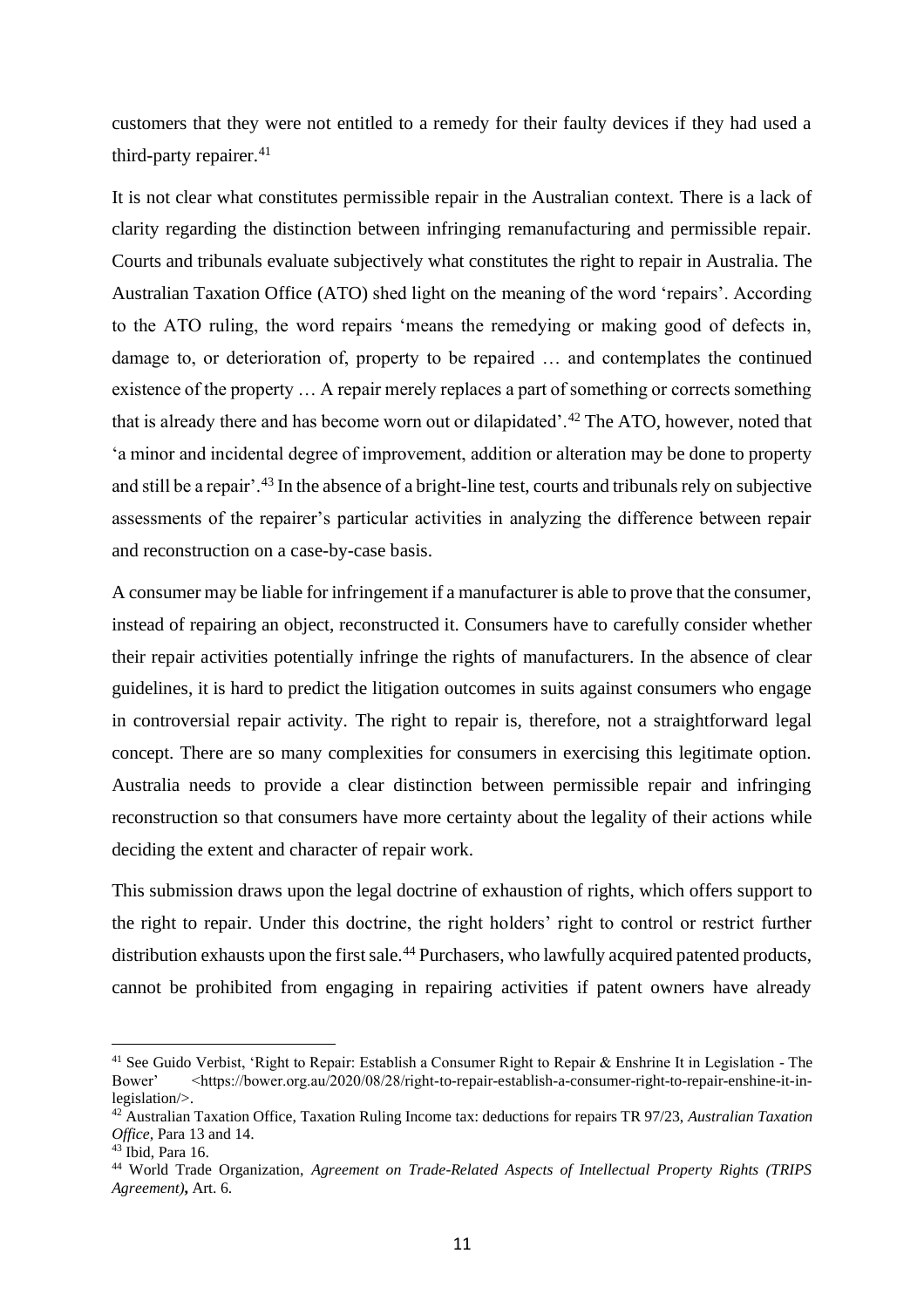exhausted their rights upon the first sale. Patent owners, once they have received their full profit from the first sale, should not be allowed to control the aftermarket or secondary market for repair and service. This legal doctrine can be used as an effective advocacy tool to prevent patent owners from having control over the property of others. As noted by Professor Aaron Perzanowski, 'by denying consumers the ability to repair their goods, manufacturers of smart goods are challenging, and even undermining, the very notion of physical ownership'.<sup>45</sup>

Until very recently, the doctrine of exhaustion was not applicable in Australia. The principle of not applying this doctrine in Australia arose from *National Phonograph Co of Australia Ltd v. Menck.*<sup>46</sup> In 2019, the Full Federal Court confirmed in *Calidad Pty v. Seiko Epson Corporation* that there was no doctrine of patent exhaustion in Australia.<sup>47</sup> In 2020, the High Court of Australia overturned the Full Federal Court's decision and endorsed the exhaustion principle.<sup>48</sup> This landmark ruling brings Australia's position in line with the approach taken in the U.S. and EU. It is a positive development in Australia considering the importance of this doctrine in protecting the public interest and enhancing consumer welfare.

Australia's current position is still not clear on whether the doctrine of exhaustion applies on a national or international basis. Australia is yet to make optimal use of the policy space provided under the World Trade Organization Agreement on Trade-Related Aspects of Intellectual Property Rights (WTO TRIPS Agreement). The TRIPS Agreement left exhaustion of rights to the discretion of its Member States. The footnote to Art. 28(1)(a) of the TRIPS Agreement clearly indicates that the patent holder's right to control import is subject to Art. 6 of the TRIPS. Art. 6 mentions 'exhaustion' but leaves it unregulated: 'nothing in this Agreement shall be used to address the issue of the exhaustion of intellectual property rights'.<sup>49</sup> Australia needs to make full use of this flexibility to provide greater certainty by clearly adopting an international exhaustion regime that favours consumers.

### **3D Printing and Repair Work**

Hospitals in advanced countries are increasingly acquiring consumer versions of 3D printers for on-spot fabrication and repair of medical devices. Many hospitals in advanced countries leveraged their internal 3D printing capabilities to address imbalances in supply and demand

<sup>45</sup> Leanne Wiseman and Kanchana Kariyawasam, 'Is Australia ready for a 'Right to Repair'?'(2020) *Law Future Centre, Griffith University* [<https://news.griffith.edu.au/2020/02/03/is-australia-ready-for-a-right-to-repair/>](https://news.griffith.edu.au/2020/02/03/is-australia-ready-for-a-right-to-repair/). <sup>46</sup> *National Phonograph Co of Australia Ltd v. Menck* (1911) 12 CLR 15.

<sup>47</sup> *Calidad Pty Ltd v. Seiko Epson Corporation* (2019) FCAFC 115.

<sup>48</sup> *Calidad Pty Ltd & Ors v. Seiko Epson Corporation & Anor* (2020) HCA 41.

<sup>49</sup> *TRIPS Agreement*, Art. 6.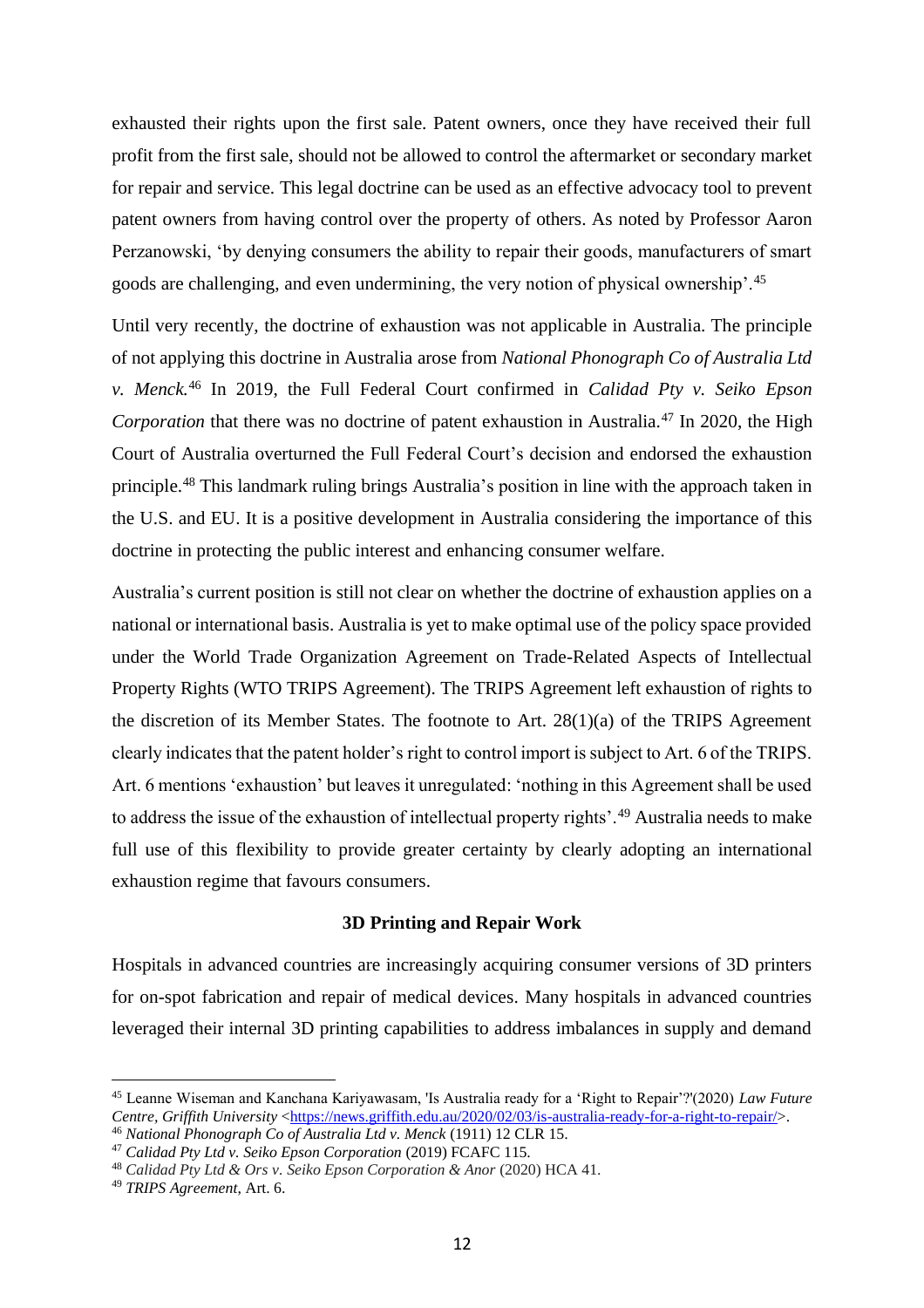for medical equipment.<sup>50</sup> 3D printing makes consumers less dependent on conventional manufacturers by enabling them to fabricate their own replacement parts. 3D printing makes it easier and more affordable than before to create replacement parts for complex mechanical devices.<sup>51</sup> It reduces the need to replace faulty devices with new purchases from specialized manufacturers. As noted by Kelsey B. Wilbanks, consumers may use 3D printing to replace several parts of an object simultaneously or make multiple repairs sequentially throughout the life of the object to preserve its utility.<sup>52</sup> 3D printing even enables consumers to engage in the reconstruction of patented products by reducing costs and infrastructural needs for creation processes and by making these processes simple to carry out without specialized knowledge and skills. These processes were once cost-prohibitive and technically too cumbersome to be carried out by consumers.

Repair work enabled by 3D printing has a role in producing sustainable outcomes by contributing to the durability and environmental longevity of products through cost-efficient and convenient repair activities.<sup>53</sup> Consumers' ability to repair household objects can be crucial in achieving the United Nation's 2030 Agenda for Sustainable Development. Goal No. 12 the 2030 Agenda is focused on achieving responsible consumption and production patterns.<sup>54</sup> It is important to prevent the premature transfer of consumer products into waste. The excessive cost of repair leads to untimely dumping of products which can otherwise be worthy of further use. On average, each year Australians generate around 23.6 kilograms of e-waste per capita.<sup>55</sup> As noted by Julie Owens, Member of the Australian House of Representatives, 'We have all found times when we have thrown something out because it was too costly to repair it or could not get it repaired and it has gone into landfill when it probably had years of life yet'.<sup>56</sup> Affordable repair of consumer goods, especially electronics, can save the planet by extending

<sup>50</sup> Maria Castellucci, 'Hospitals, Systems Leverage 3D Printing Capabilities during Pandemic' (2020) 50(15) *Modern Healthcare* 1-3.

<sup>51</sup> Kelsey B. Wilbanks, 'The Challenges of 3D Printing to the Repair-Reconstruction Doctrine in Patent Law' (2013) 20(4) *George Mason Law Review* 1148.

<sup>52</sup> Ibid, 1150.

<sup>53</sup> In Europe, the *EU EcoDesign Directive*, coming into force in 2021, is partly motivated by the Right to Repair movement for environmental longevity of consumer goods. This *Directive* requires manufacturers to provide spare parts for up to ten years. See Leanne Wiseman and Kanchana Kariyawasam, 'Is Australia ready for a 'Right to Repair'?'(2020) *Law Future Centre, Griffith University* [<https://news.griffith.edu.au/2020/02/03/is-australia](https://news.griffith.edu.au/2020/02/03/is-australia-ready-for-a-right-to-repair/)[ready-for-a-right-to-repair/>](https://news.griffith.edu.au/2020/02/03/is-australia-ready-for-a-right-to-repair/).

<sup>54</sup> United Nations, 'Transforming Our World: The 2030 Agenda for Sustainable Development', UN Doc. No. A/Res/70/1 (October 21, 2015), Goal No. 12.

<sup>55</sup> Jesse Adams Stein, 'Does Australia Need the 'Right to Repair'?' (2019) *E Waste Watch* [<https://ewastewatch.com.au/2019/09/30/right-to-repair-uts/>](https://ewastewatch.com.au/2019/09/30/right-to-repair-uts/). See more 'Australia: Can we fix it? Yes we can! ACT secures national agreement on a right to repair' (2019) *MENA Report*, 1.

<sup>56</sup> Leanne Wiseman and Kanchana Kariyawasam, 'Is Australia ready for a 'Right to Repair'?'(2020) *Law Future Centre, Griffith University* [<https://news.griffith.edu.au/2020/02/03/is-australia-ready-for-a-right-to-repair/>](https://news.griffith.edu.au/2020/02/03/is-australia-ready-for-a-right-to-repair/).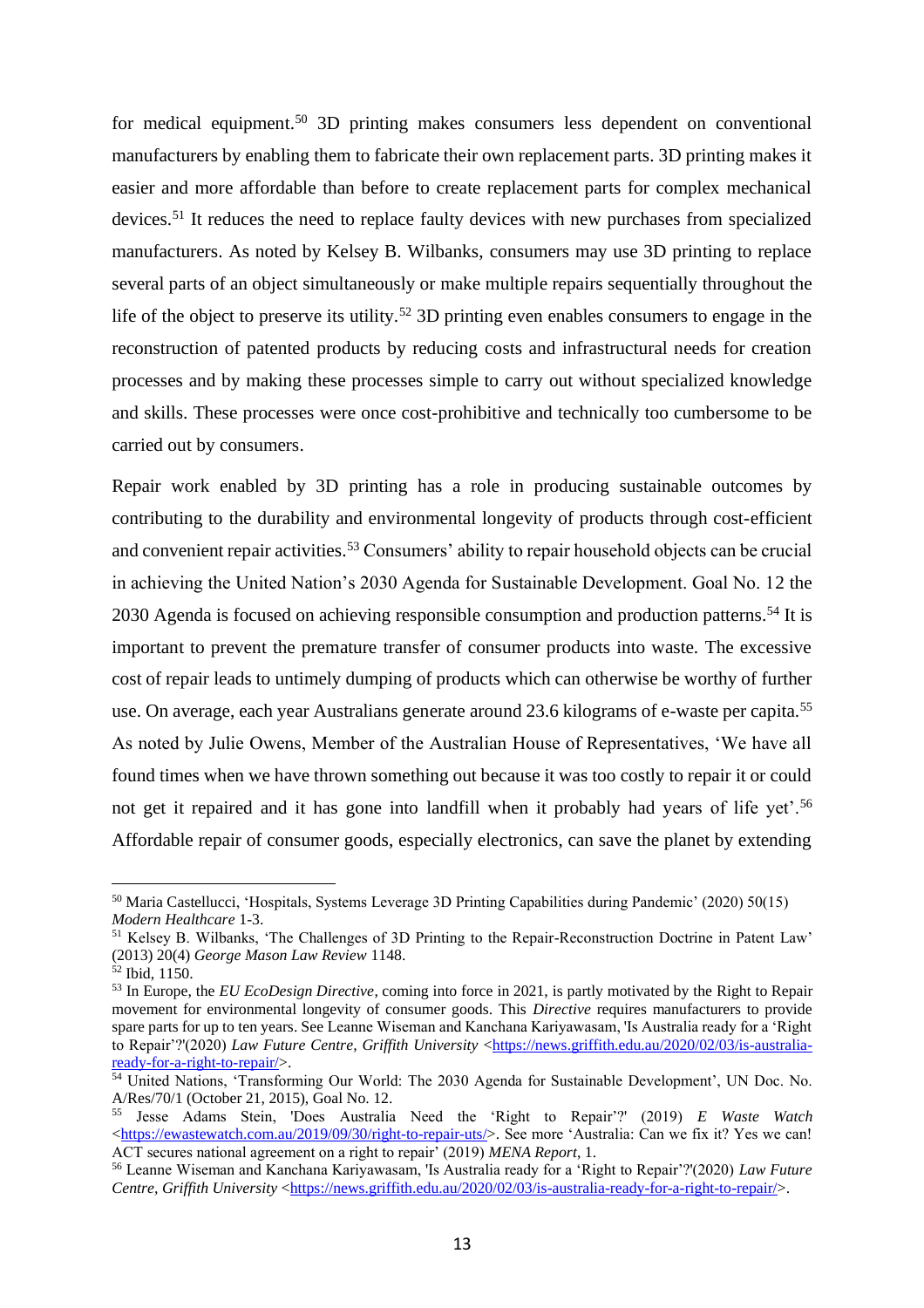product life and reducing dangerous e-waste.<sup>57</sup> Repair is a much better option than recycling in terms of achieving the goal of responsible consumption and production.

Repair work through 3D printing has a significant role in saving scarce financial resources by reducing dependence on traditional manufacturers. Consumers have more choices when buying new products, but their choices are constrained if manufacturers impede competition in repair and compel them to get products repaired by authorized repairers only. Consumers can save money by 3D printing replacement parts for household objects. They do not need to go for expensive repairs or even more expensive replacement objects. Another way the ability of consumers to repair and service products is economically beneficial to society is by creating a secondary market for repair and service. The repair can, therefore, play a role in reducing unemployment (Sustainable Development Goal No. 8) and poverty (Sustainable Development Goal No. 1). According to the Australian Competition and Consumer Commission (ACCC) 'consumers [also] benefit from competitive aftermarkets'.<sup>58</sup>

From a legal perspective, 3D printing further complicates matters and creates new challenges for the repair-reconstruction doctrine. With its unique capabilities, 3D printing empowers 'consumers with broken objects around the house to create many parts by simply downloading, scanning, or creating the CAD file and printing it in plastic, metal, or other materials'.<sup>59</sup> Patent holders may be frustrated by the loss of revenue if a trend of convenient and extended repair through 3D printing develops and continues to grow. Patent owners may view 3D printing of replacement parts as theft or piracy.<sup>60</sup> This conflict of interest will lead to foreseeable tensions between consumers, who will strive to maintain their right to repair, and patent owners, who will strive to restrict the consumers' activity of 3D printing replacement parts.

As 3D printing is rapidly growing, it is increasingly becoming important to define clearer standards to distinguish permissible repair of a patented article from the impermissible reconstruction. There is a need for a bright-line test to determine whether a consumer infringed upon patent rights, for instance, when they replace several parts on one occasion. With a high probability of such repair activity in the future, because of the enabling role of 3D printing, such clarity is critical to provide consistent and predictable applications of the law. Consumers

<sup>57</sup> E-waste is the fastest growing waste stream in the world. Only 15-20% of e-waste is recycled. See [<https://repair.eu>](https://repair.eu/).

<sup>58</sup> New Car Retailing Industry A market study by the ACCC (2017) *Australian Competition and Consumer Commission,* 3.

<sup>59</sup> Ibid, 1157.

<sup>60</sup> Ibid, 1166.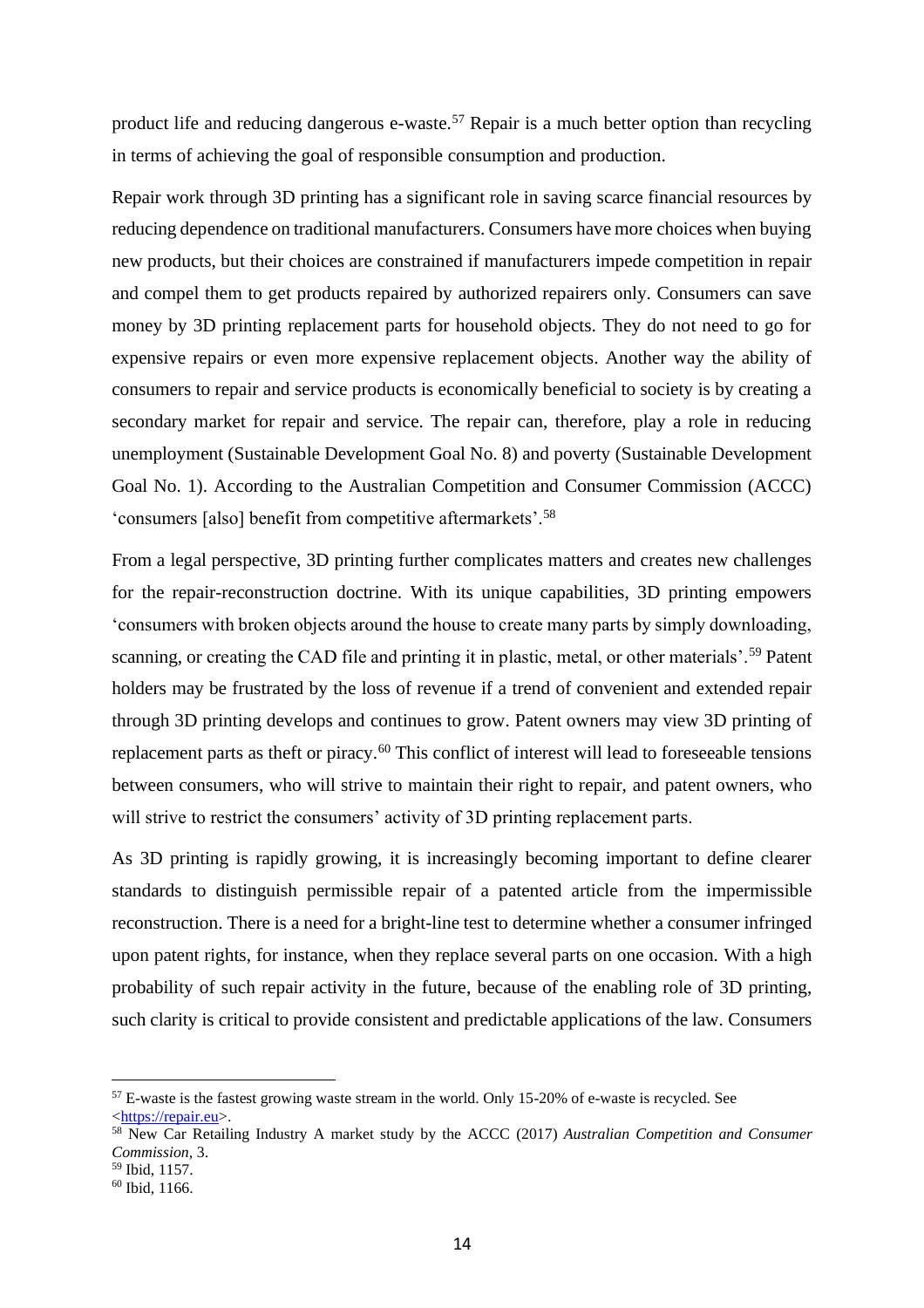need to be certain about the legality of their actions to confidently embrace the disruptive 3D printing technology. There is an urgent need for a well-defined standard or set of standards so that consumers can anticipate when their repairing activity is too extensive to constitute infringing recreation or reconstruction. The current distinction between repair and reconstruction is too ambiguous to provide legal certainty to potential infringers of patent rights. This murkiness negatively impacts their ability to predetermine the validity of their conduct, their freedom to operate, and their ability to make more informed legal decisions.

#### **Need for a Robust Right to Repair**

A more robust and explicit right to repair exemption needs to be incorporated in patent law in response to the COVID-19 health emergency. To safeguard the public interest, 3D printing of replacement parts - like venturi valves - should be specifically permitted. Saving lives is more important than considering whether a patented device is used past the end of its normal product life span. The repair is savior in a health emergency if it extends the use of a medical device after it is completely worn out and spent. This clear exemption is important so that consumers of medical devices and 3D maker communities can confidently engage in humanitarian efforts to repair critical life-saving medical equipment without risking patent infringement. An explicit right to repair exemption will also de-risk users of 3D printed medical devices and replacement parts like hospitals and medical relief organizations.

This submission advocates for a clearly defined right to repair exemption and greater freedom in choosing independent third-party repair technicians, who are not authorized by or affiliated with the patent holder manufacturers. Consumers benefit from having a choice of providers to fix their broken products. Such an exemption is particularly important for COVID-related health technologies in order to use the available healthcare resources to their maximum potential. The current health emergency highlights the need to consider the societal and public welfare objectives related to the right to repair, which has a pivotal role in respect of health, sustainable development, and saving scarce resources. There is no reason to prioritize proprietary concerns of manufacturers over the public interest.

This submission also advocates for greater access to diagnostic tools and repair manuals. Demand for mandatory sharing of repair information is important as in many cases 'consumers or third parties are prevented from being able to repair the products due to a lack of access to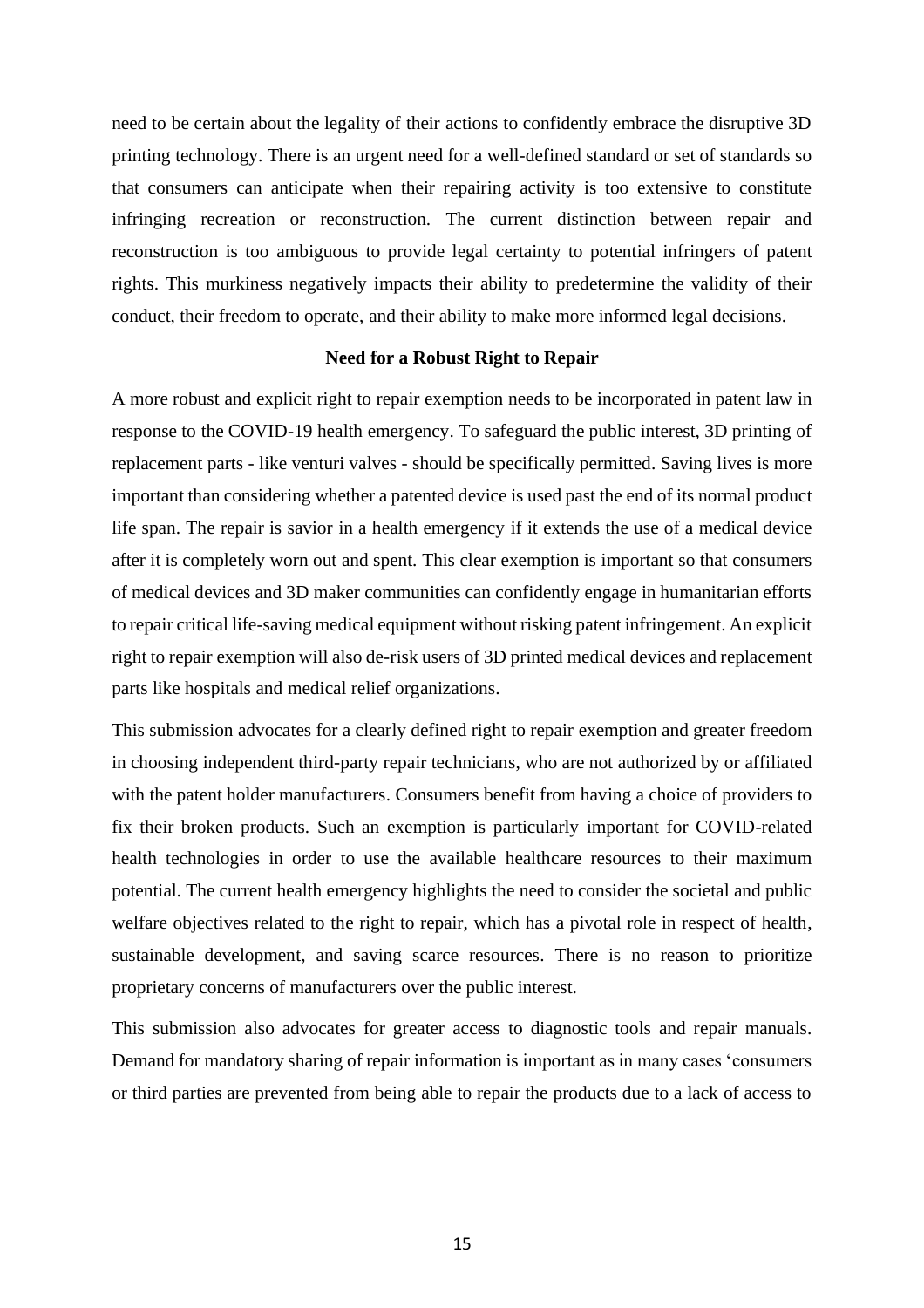necessary tools, parts or diagnostic software'.<sup>61</sup> Most manufacturers in Australia refrain from providing consumers and independent repairers with 'equivalent access to the technical information provided to their authorized dealers and preferred repair networks'.<sup>62</sup> By withholding technical information, manufacturers can steer repair work to their authorized or preferred repairers. Such an approach is profitable for manufacturers, but undermines consumer welfare by increasing costs of repair and causing delays and inconvenience.

Manufacturers of medical devices tend to be possessive with their repair manuals, which can be dangerous in a health emergency. Some devices may be subject to certain software technological protection measures. Manufacturers should also be required to release necessary information to enable repairers circumvent any technological protection measures on device software. Consumers will have more choices available to them if manufacturers are obligated to share information to support competitive market for repair. This submission supports the right to repair as manufacturers' positive obligation to assist consumers in lawfully repairing and servicing the purchased objects.

Over-reliance on technological hegemony of traditional manufacturers or a relationship of complete dependence is not socially beneficial for consumers. Repair allows active interaction with technology which fosters consumers' creativity, problem-solving skills, and understanding of the world around them. As noted by Anthony D. Rosborough, 'by becoming agents and masters of our own stuff, we become not merely those who consume, but also those who create, invent, use, participate and find solutions for the benefit of others'.<sup>63</sup> This submission presses for a clear right to repair exemption to achieve the social benefits of sharing knowledge, information, expertise, and tools for solving technical problems.

The proposed exemption is in line with the object and purpose of the WTO TRIPS Agreement. Art. 7 of the TRIPS Agreement is a balancing provision which states that intellectual property rights should be protected and enforced 'to the mutual advantage of producers and users of technological knowledge and in a manner conducive to social and economic welfare, and to a balance of rights and obligations'.<sup>64</sup> Art. 8 further illustrates public policy objectives of enforcing intellectual property rights. It allows WTO Member States to 'adopt measures

<sup>61</sup> Chris Duckett, 'Australian Productivity Commission to look into right to repair' (2020) *ZDNet*  [<https://www.zdnet.com/article/australian-productivity-commission-to-look-into-right-to-repair/>](https://www.zdnet.com/article/australian-productivity-commission-to-look-into-right-to-repair/).

<sup>62</sup> New Car Retailing Industry A market study by the ACCC (2017) *Australian Competition and Consumer Commission,* 10.

 $63$  Rosborough (n 24).46.

<sup>64</sup> World Trade Organization, *Agreement on Trade-Related Aspects of Intellectual Property Rights (TRIPS Agreement)***,** Art. 7.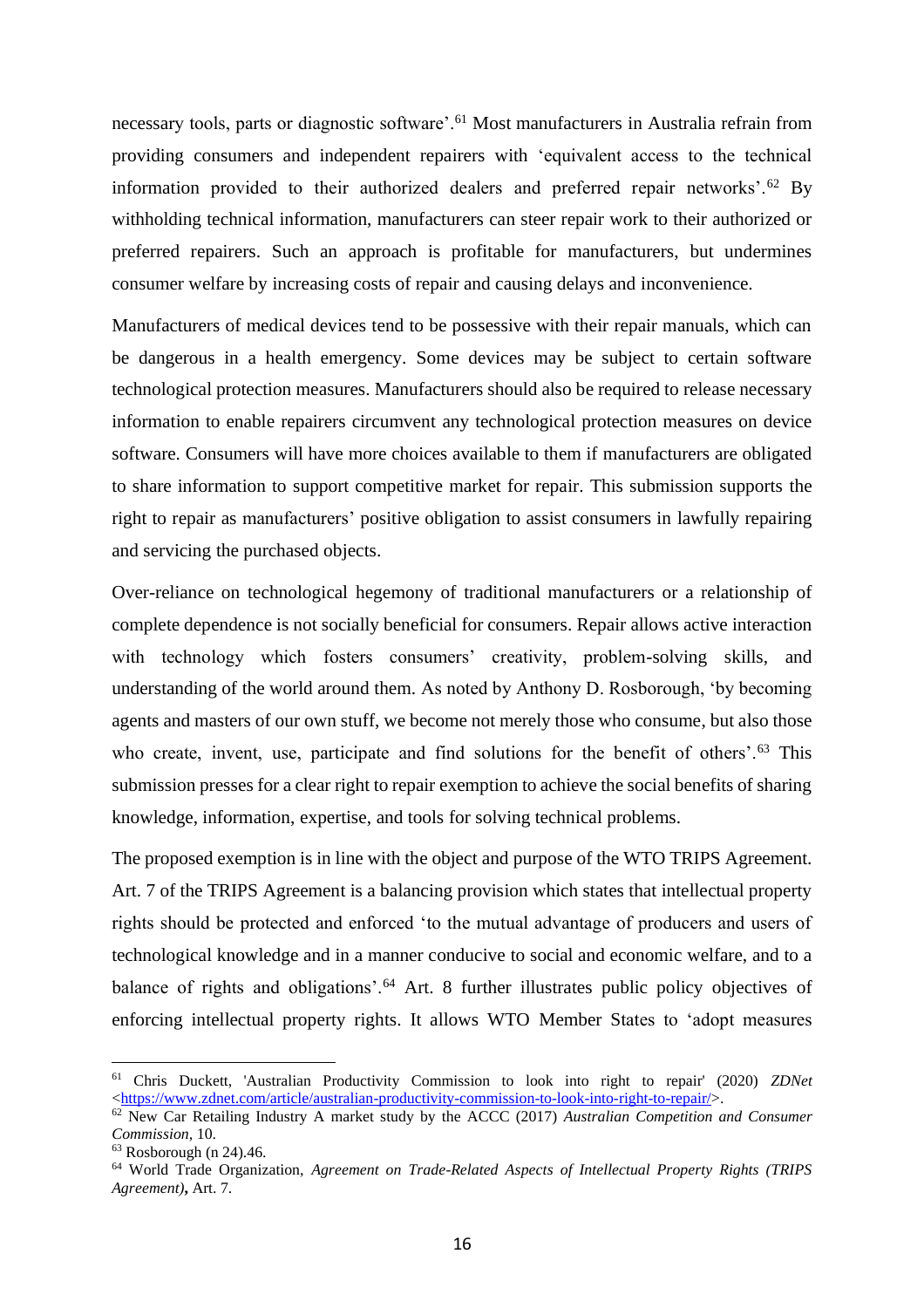necessary to protect public health and nutrition, and to promote the public interest in sectors of vital importance to their socio-economic and technological development'.<sup>65</sup> Paragraph 19 of the Doha Ministerial Declaration reaffirmed that 'the TRIPS Council shall be guided by the objectives and principles set out in Arts. 7 and 8 of the TRIPS Agreement'.<sup>66</sup> The proposed right to repair exemption mirrors the objectives and principles enshrined in Arts. 7 and 8 for a balance between the private interests of right-holders and the collective interests of society.

There is scope for further balancing of rights and obligations. Art. 30 of the TRIPS Agreement states that 'Members may provide limited exceptions to the exclusive rights conferred by a patent, provided that such exceptions do not unreasonably conflict with a normal exploitation of the patent and do not unreasonably prejudice the legitimate interests of the patent owner'.<sup>67</sup> For a proper balancing of rights and obligations, in the light of Arts. 7 and 8 of the TRIPS Agreement, community organizations should press for a binding provision in the TRIPS Agreement in relation to the right to repair. Such a reciprocal provision can be drafted as follows: 'Patent holders shall exercise the exclusive rights conferred by a patent, provided that such exercise does not unreasonably conflict with the consumer's right to repair and does not unreasonably prejudice the legitimate interests of the consumer and public at large'.

Patent law is not the only barrier to the right to repair. Manufacturing companies tend to contractually enforce repair prohibitions - for instance, through restrictive service agreements - so that consumers may be forced to buy more products instead of repairing the existing ones. It is important to prohibit any such manoeuvres which contractually restrict consumers' right to repair. This submission calls for a very clear prohibition on contractual restrictions on the right to repair. Individual consumers lack negotiation power against big corporations who use their economic might to implement favourable terms and conditions through overly restrictive contracts. Protection of consumers' right to repair, especially during the pandemic, is not only desirable but also necessary for the purpose of safeguarding the public interest. In a health emergency, like COVID-19, hospitals cannot wait for days or even weeks for an authorized technician because patients cannot be made to wait if a ventilator or defibrillator goes down. In such a situation, healthcare providers, facing life-threatening logistical problems, cannot and should not rely on goodwill and benevolence of profit-driven manufacturing corporations.

 $65$  Ibid.

<sup>66</sup> *Doha Ministerial Declaration on TRIPS Agreement and Public Health*, 20 November 2001*,* Para 19.

<sup>67</sup> World Trade Organization, *Agreement on Trade-Related Aspects of Intellectual Property Rights (TRIPS Agreement)***,** Art. 30.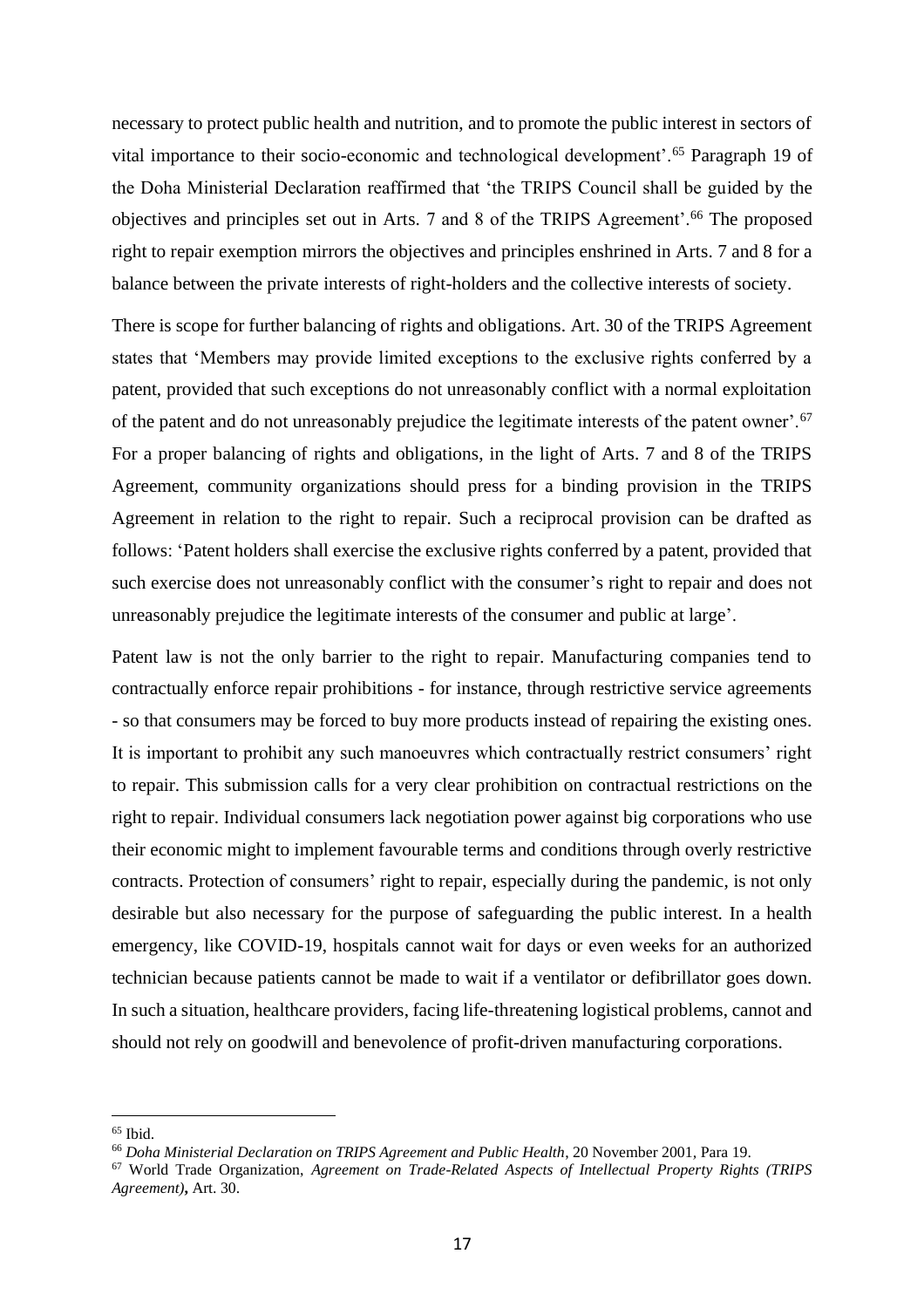Australia may learn from law reform efforts in key international jurisdictions. For instance, in the U.S., Senator Ron Wyden and Representative Yvette Clarke put forward a new bill (The Critical Medical Infrastructure Right-to-Repair Act of 2020) at the federal level,<sup>68</sup> in response to COVID-19, to reform the right to repair legislation.<sup>69</sup> The bill nullifies any contract provision that restricts the ability of the owner or licensee of critical medical infrastructure to repair or maintain such infrastructure in response to the emergency.<sup>70</sup> This bill provides COVID specific right to repair to temporarily suspend restrictions, such as restrictive service agreements, that may block needed repairs. The specific purpose of the Bill is to stop infringement actions related to copyright, technological protection measures, and designs – in order to fix short of supply medical technologies on a non-commercial basis during the current pandemic.

The Wyden and Clarke bill is a timely law reform effort motivated by noble considerations. As noted by Christopher Nowak, Senior Director, Information Services, Healthcare Technology Management at Universal Health Services, 'This legislation will provide a safer environment and experience for patients. Devices will have more availability and uptime for patient and caregiver needs through this legislation'.<sup>71</sup> This narrowly tailored and time-limited bill enjoys the support of public-interest organizations, like the Electronic Frontier Foundation, and highprofile politicians, like Senator Elizabeth Warren and Senator Bernie Sanders.<sup>72</sup> This submission, however, calls for international recognition of a more general right to repair that provides a lasting defense beyond the current COVID-19 crisis. In order to achieve the United Nation's 2030 Sustainable Development Agenda, it is important for Australia to have a clearer and permanent right to repair exemption across multiple industries.

# **III. CONCLUDING COMMENTS**

The use of patent rights is generally justified to foster innovation in technically complex scientific areas. The Productivity Commission should carefully consider that over-reliance on

<sup>68</sup> Previously, in 2012, the first right to repair legislation was introduced in Massachusetts. Another 20 States in the U.S. have tried to introduce right to repair legislation in the following years. Corporations like John Deere, Apple, Microsoft, and Dyson have consistently opposed such legislative efforts.

<sup>&</sup>lt;sup>69 '</sup>Wyden and Clarke Introduce Bill to Eliminate Barriers to Fixing Critical Medical Equipment During the Pandemic | U.S. Senator Ron Wyden of Oregon' <https://www.wyden.senate.gov/news/press-releases/wydenand-clarke-introduce-bill-to-eliminate-barriers-to-fixing-critical-medical-equipment-during-the-pandemic->. <sup>70</sup> *Critical Medical Infrastructure Right-to-Repair Act of 2020*, H.R.7956, 116th Congress (2019-2020) [<https://www.congress.gov/bill/116th-congress/house-bill/7956>](https://www.congress.gov/bill/116th-congress/house-bill/7956).

<sup>&</sup>lt;sup>71</sup> TechNation Development Team, 'Proposed Bill Ends Barriers to Fixing Critical Medical Equipment During Pandemic, *TechNation* <https://1technation.com/proposed-bill-ends-barriers-to-fixing-critical-medicalequipment-during-pandemic/>.

<sup>&</sup>lt;sup>72</sup> Matthew Gault and Jason Koebler, 'Congress Will Consider National Right-to-Repair Legislation for Medical Equipment' <https://www.vice.com/en/article/akzyy5/congress-will-consider-national-right-to-repairlegislation-for-medical-equipment>.